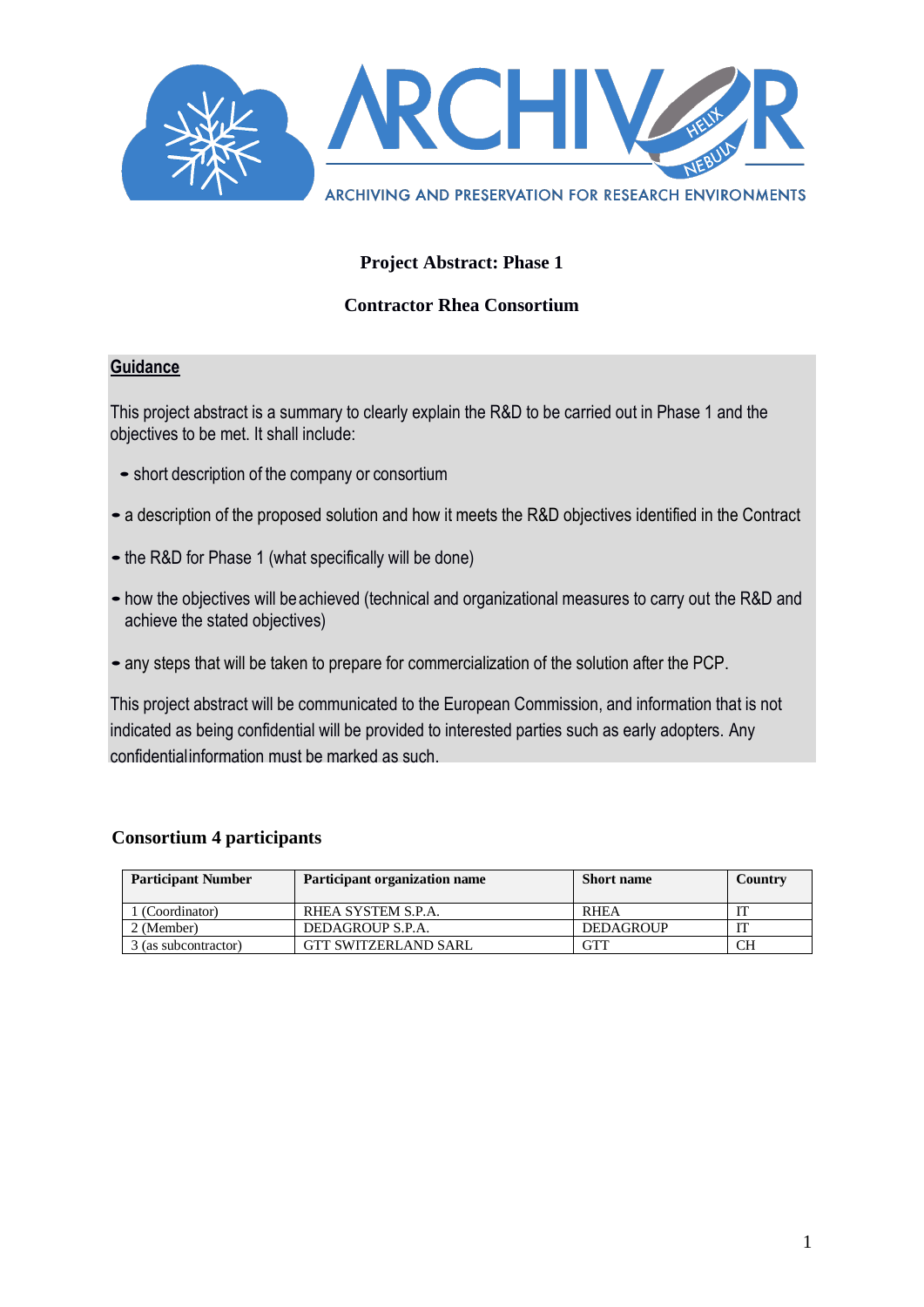

#### **Document Information**

| <b>Project Number</b>          | $IT-4531/IT/PCP$                                     | Acronym | <b>ARCHIVER Project</b> |
|--------------------------------|------------------------------------------------------|---------|-------------------------|
| <b>Full title</b>              | Archiving and preservation for research environments |         |                         |
| <b>Project url</b>             | https://www.archiver-project.eu/                     |         |                         |
| Document url                   | Not Available                                        |         |                         |
| <b>Archiver Project Office</b> | Marion Devouassoux (CERN)                            |         |                         |

| <b>Deliverable</b>  | Number | D <sub>1.1</sub> | <b>Title</b> | Archiver Project Abstract        |
|---------------------|--------|------------------|--------------|----------------------------------|
| <b>Work Package</b> | Number | WP11000          | <b>Title</b> | Coordination & Project Reporting |

| Date of delivery           | Contractual          | 30/06/2020 | <b>Actual</b> | 30/06/2020                     |
|----------------------------|----------------------|------------|---------------|--------------------------------|
| <b>Status</b>              | Version              | 1.0        | <b>Title</b>  | D1.1 ARCHIVER Project Abstract |
| <b>Type</b>                | X Report<br>$\circ$  |            |               |                                |
|                            | Demonstrator<br>O    |            |               |                                |
|                            | Prototype<br>$\circ$ |            |               |                                |
|                            | Pilot<br>$\circ$     |            |               |                                |
|                            | Other<br>◠           |            |               |                                |
| <b>Dissemination level</b> |                      |            |               |                                |
|                            |                      |            |               |                                |

| PU        | Public                                                                                                           |   |
|-----------|------------------------------------------------------------------------------------------------------------------|---|
| <b>PP</b> | Restricted to other programme participants (including the Commission Services)                                   |   |
| RE        | Restricted to a group specified by the consortium (including the Commission Services)                            |   |
| CO        | Confidential, only for members of the consortium and Buyers Group (including the<br><b>Commission Services</b> ) | Х |

#### **Abstract**

This project abstract is a summary to clearly explain the Research & Development to be carried out in Phase 1 and the objectives to be met.

#### **Keywords**

**Hybrid Cloud, Science Cloud, Identity Management, Data Management, Data Archiving, Long Term Preservation, Science Heritage, OAIS, Service Catalogue, Business Model, Maturity Matrix, FAIR.**

#### **Statement of originality**

Not Applicable

#### **Authors List**

| <b>Authors</b>      | <b>Name</b>      | <b>Contact information</b>    |
|---------------------|------------------|-------------------------------|
| RHEA SYSTEMS S.p.A. | Iolanda Maggio   | i.maggio@rheagroup.com        |
| DEDAGROUP S.p.A     | Roberta Svanetti | roberta.svanetti@dedagroup.it |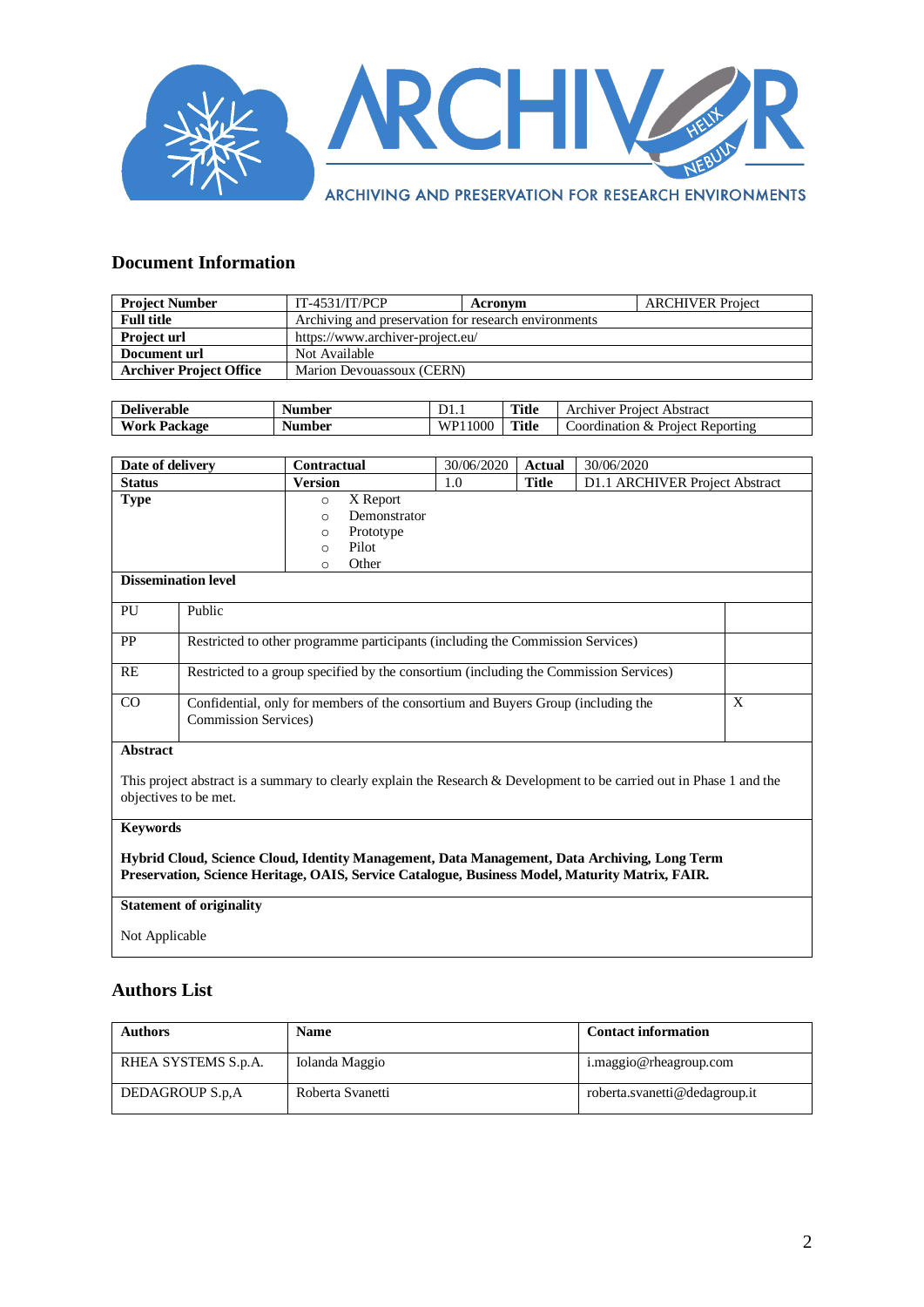

#### **History of changes**

| <b>Version</b><br>number | <b>Issue Date</b> | <b>Revised by</b> | <b>Reason of change</b> |
|--------------------------|-------------------|-------------------|-------------------------|
| 1.0                      | 30/06/2020        | Iolanda Maggio    | <b>First Issue</b>      |
|                          |                   |                   |                         |
|                          |                   |                   |                         |
|                          |                   |                   |                         |
|                          |                   |                   |                         |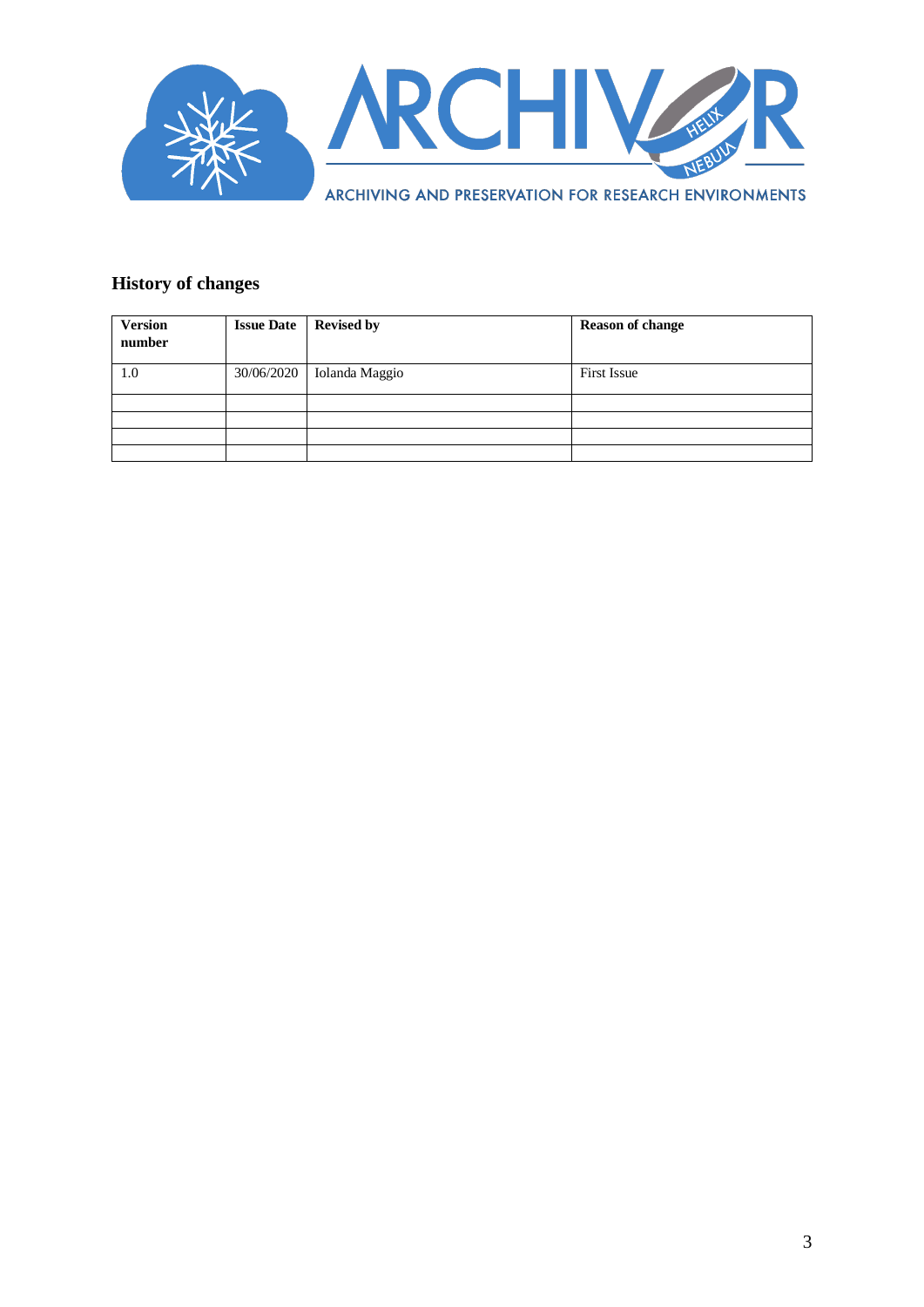

#### **Table of contents**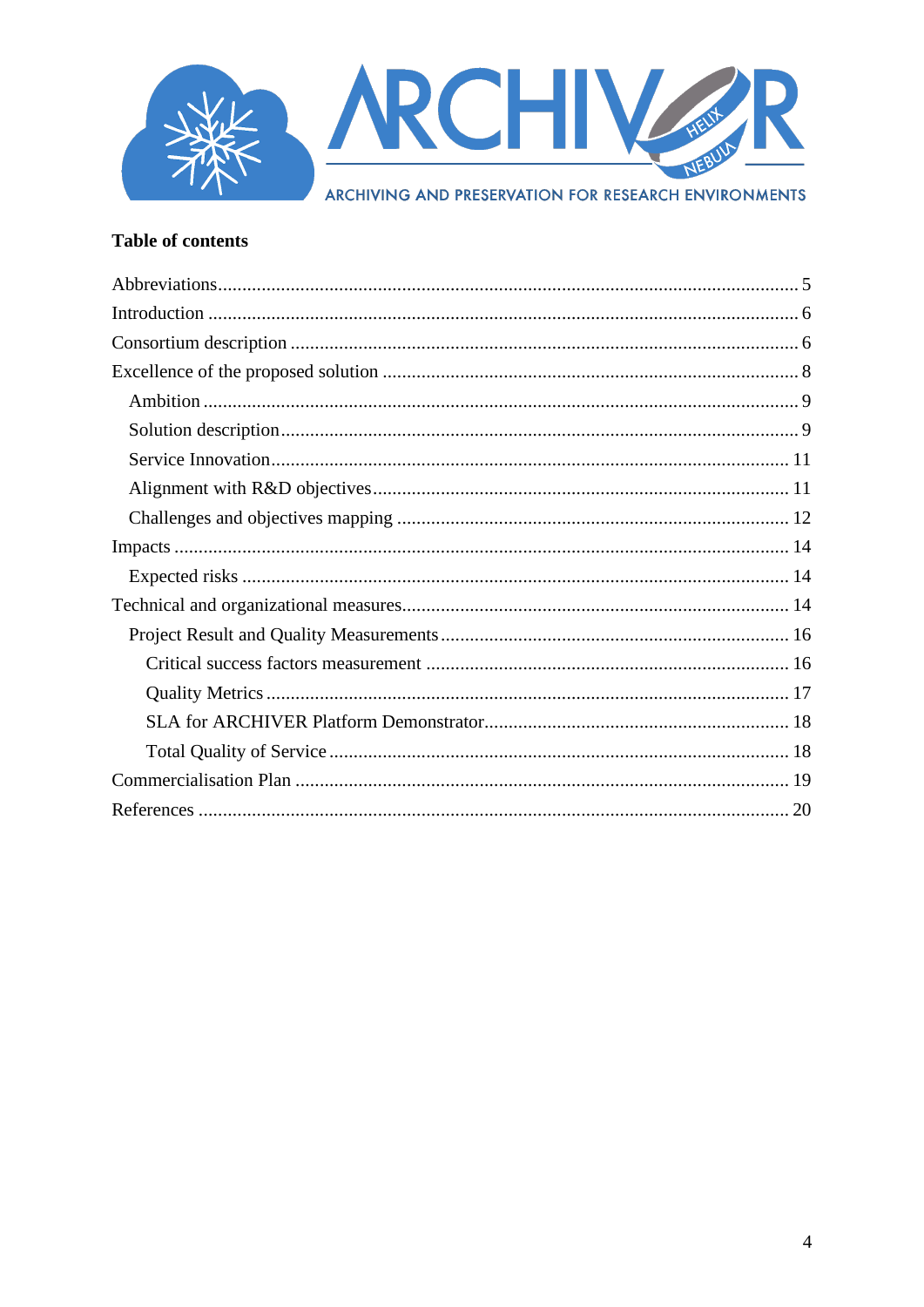

#### <span id="page-4-0"></span>**Abbreviations**

| <b>ARCHIVER</b> | Archiving and Preservation for Research Environment          |
|-----------------|--------------------------------------------------------------|
| <b>AARC</b>     | Authentication and Authorisation for Research Collaborations |
| CSF             | <b>Critical Success Factor</b>                               |
| EO              | <b>Earth Observation</b>                                     |
| <b>EOSC</b>     | European Open Science Cloud                                  |
| <b>ESA</b>      | European Space Agency                                        |
| <b>OAIS</b>     | Open Archival Information System                             |
| <b>OGC</b>      | <b>Open Geospatial Consortium</b>                            |
| <b>PAYG</b>     | Pay-as-you-go                                                |
| QoS             | <b>Quality of Service</b>                                    |
| R&D             | <b>Research and Development</b>                              |
| <b>SAML</b>     | <b>Security Assertion Markup Language</b>                    |
| <b>SLA</b>      | Service Level Agreement                                      |
| <b>TPM</b>      | <b>Third Party Mission</b>                                   |
| <b>WBS</b>      | <b>Work Breakdown Structure</b>                              |
| <b>WP</b>       | <b>Work Package</b>                                          |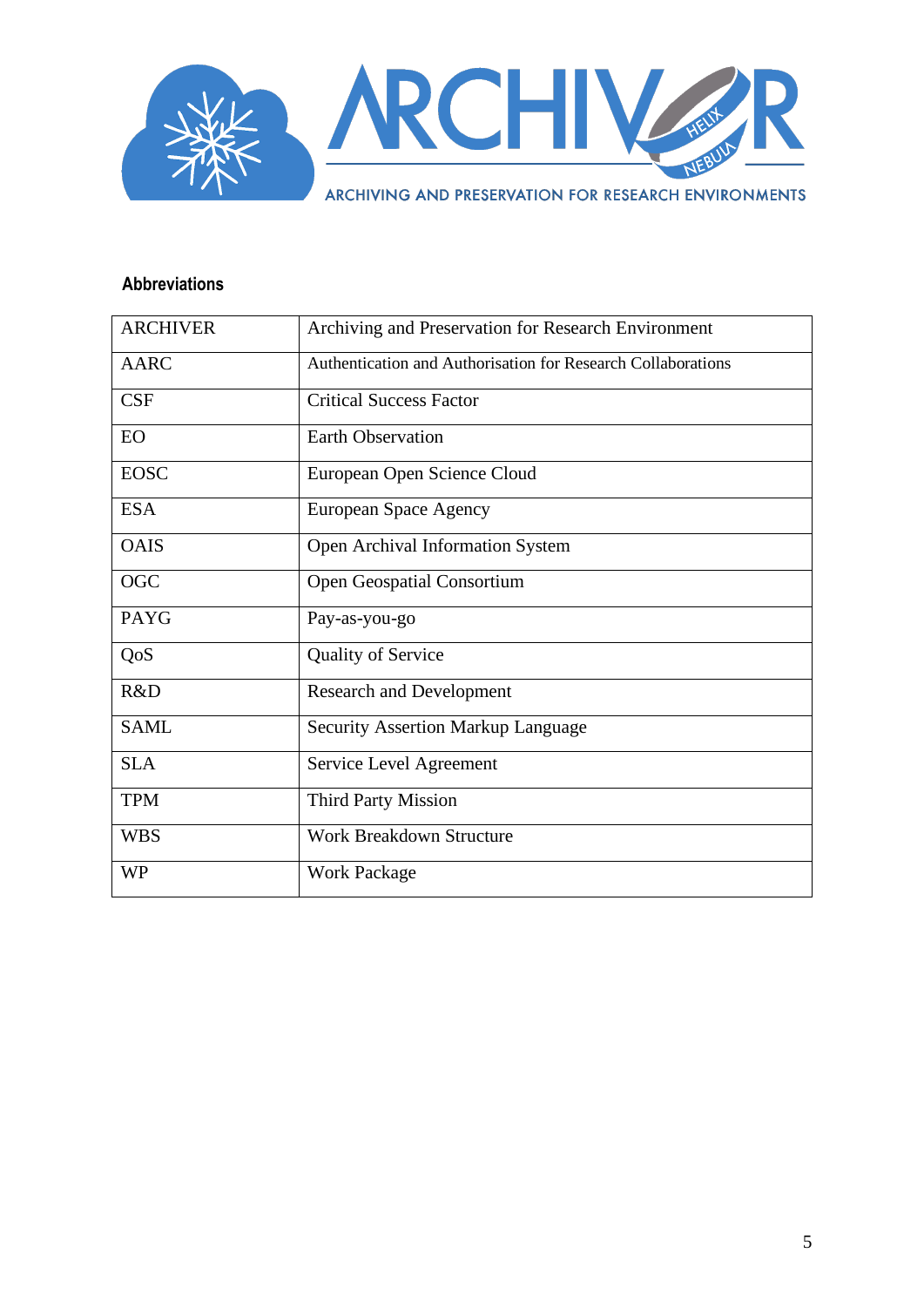

#### <span id="page-5-0"></span>**Introduction**

The project abstract objective is to summarize to clearly explain the R&D to be carried out in Phase-1 with the solution and the objectives to be met.

#### <span id="page-5-1"></span>**Consortium description**

To address the Archiver objectives, the Consortium (called Consortium 4) brings together the following participants:

*Table 1:*

| <b>Participant Number</b> | Participant organization name | <b>Short name</b> | Country |
|---------------------------|-------------------------------|-------------------|---------|
| (Coordinator)             | RHEA SYSTEM S.P.A.            | <b>RHEA</b>       |         |
| 2 (Member)                | DEDAGROUP S.P.A.              | <b>DEDAGROUP</b>  |         |
| 3 (as subcontractor)      | <b>GTT SWITZERLAND SARL</b>   | GTT               | CН      |

The Consortium is composed of RHEA as Lead Tenderer, DEDAGROUP as Consortium member, and GTT as RHEA's subcontractor. The figure below shows the hierarchy of the Consortium and the scope WPs assigned to each company.



In the following table the key characteristics, skills and expertise of the components of the Consortium are described:

*Table 1-1:*

| <b>Short name</b> | Key characteristics, skills and expertise                                                            |
|-------------------|------------------------------------------------------------------------------------------------------|
| RHEA              | RHEA is an experienced leader of large frame contracts in Space and Defence sectors, including       |
|                   | procurements and integrations of IaaS and PaaS services for facilitating access to and exploiting of |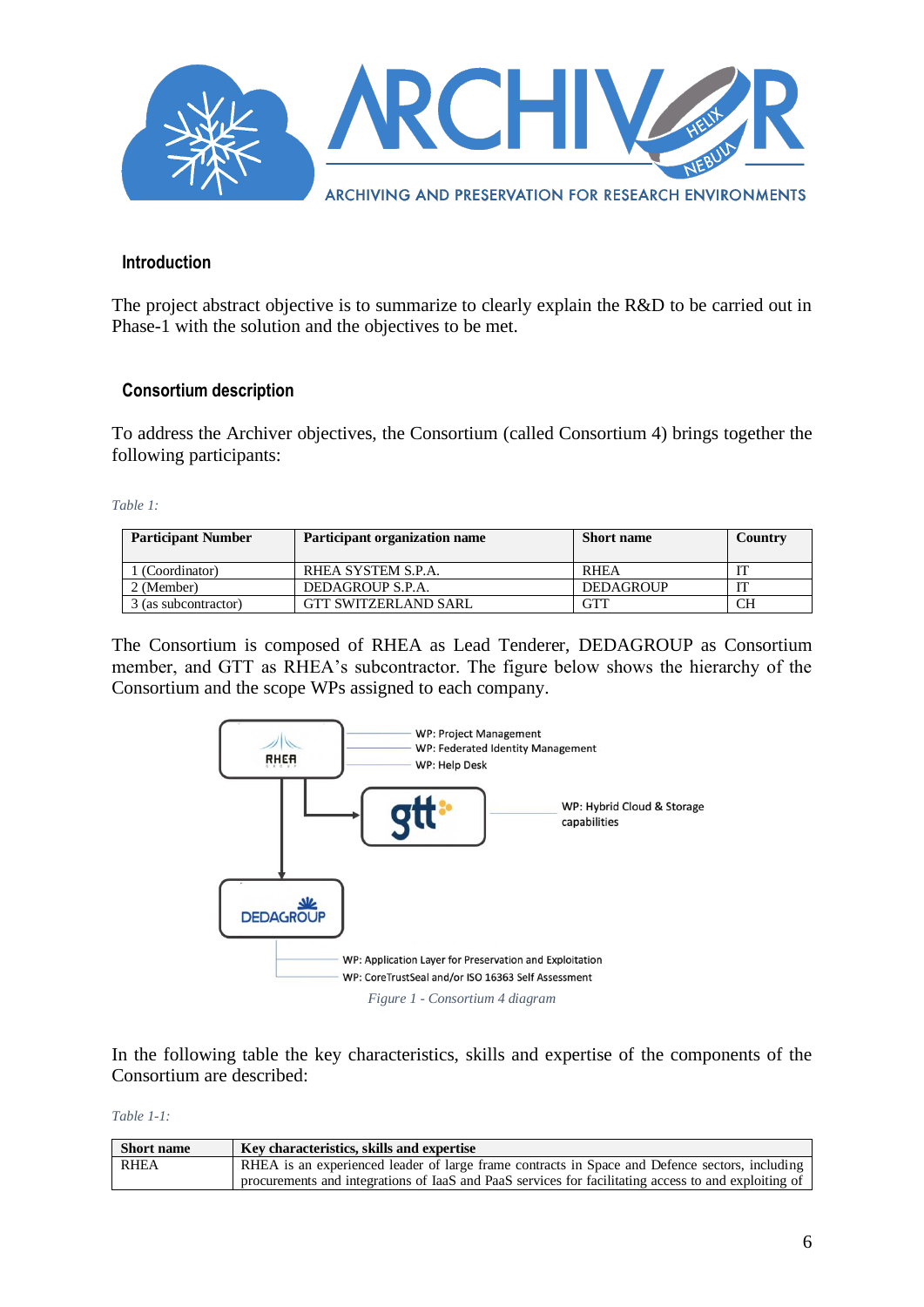### **ARCHIVERS** NERU

#### ARCHIVING AND PRESERVATION FOR RESEARCH ENVIRONMENTS

|                  | EO data in a cloud environment. RHEA has developed a solid relationship with cloud specialists and<br>supports spin-in of its technologies for Space & Defence. RHEA will act as the Lead tenderer for<br>ARCHIVER and will bring specialists and experts to support data management and data preservation<br>tasks and to manage the Federated Identity Management solution. RHEA Group is a privately-owned<br>professional engineering and solutions company, providing bespoke engineering solutions, system<br>development and security services for space, military, government and other critical national<br>infrastructure organizations. Since its creation in 1992, RHEA has built a reputation as a trusted<br>partner, developing tailored solutions that help drive organizational and cultural initiatives, leading to<br>sustainable added value for its customers.<br>Headquartered in Belgium, RHEA Group employees over 500 people and has offices in Belgium,<br>UK, Czech Republic, Italy, France, Germany, Spain, Switzerland, the Netherlands and Canada, and<br>works at clients' premises throughout Europe and North America. RHEA is ISO 9001 and ISO 27001<br>certified.<br>In the context of ESA Heritage Space Programme, RHEA covers the stewardship (i.e. preservation,<br>discovery, access and exploitation) of its space science heritage data, theoretically for an unlimited<br>time. These activities address not only ESA EO data holdings but also ESA data acquired from space<br>in other scientific domains. The EO Data Preservation System has the main objective of providing<br>the required infrastructure and services to assure ESA and Third Party Missions (TPM) EO Data<br>Records and Associated Knowledge preservation and accessibility, and to support the cooperation<br>activities with national and international organizations in the data preservation domain. The<br>implemented and supported services include dataset and information preservation, Persistent<br>Identifier assignment, Heritage Software exploitation, Metadata management (OGC standard,<br>PREMIS and Dublin Core), Provenance and context management and a Data Management and<br>Stewardship Maturity Matrix self-assessment. Best practices and guidelines on preservation are<br>produced and maintained up-to-date. The infrastructure for Data and Information long term                                                                                                                                                                                                                                                                                                                                                                                                                                                                                                                                                                                                                                                                                                                                                                                                                                                                                                                                                             |
|------------------|---------------------------------------------------------------------------------------------------------------------------------------------------------------------------------------------------------------------------------------------------------------------------------------------------------------------------------------------------------------------------------------------------------------------------------------------------------------------------------------------------------------------------------------------------------------------------------------------------------------------------------------------------------------------------------------------------------------------------------------------------------------------------------------------------------------------------------------------------------------------------------------------------------------------------------------------------------------------------------------------------------------------------------------------------------------------------------------------------------------------------------------------------------------------------------------------------------------------------------------------------------------------------------------------------------------------------------------------------------------------------------------------------------------------------------------------------------------------------------------------------------------------------------------------------------------------------------------------------------------------------------------------------------------------------------------------------------------------------------------------------------------------------------------------------------------------------------------------------------------------------------------------------------------------------------------------------------------------------------------------------------------------------------------------------------------------------------------------------------------------------------------------------------------------------------------------------------------------------------------------------------------------------------------------------------------------------------------------------------------------------------------------------------------------------------------------------------------------------------------------------------------------------------------------------------------------------------------------------------------------------------------------------------------------------------------------------------------------------------------------------------------------------------------------------------------------------------------------------------------------------------------------------------------------------------------------------------------------------------------------------------------------------------------------------------------------------------------------------------------------------------------------------------------------------------------------------------------------------------------------------------------------------------------------------------------------------------------------------------------------------------|
|                  | preservation is based on the open source Archivematica and AtoM tools also proposed in the                                                                                                                                                                                                                                                                                                                                                                                                                                                                                                                                                                                                                                                                                                                                                                                                                                                                                                                                                                                                                                                                                                                                                                                                                                                                                                                                                                                                                                                                                                                                                                                                                                                                                                                                                                                                                                                                                                                                                                                                                                                                                                                                                                                                                                                                                                                                                                                                                                                                                                                                                                                                                                                                                                                                                                                                                                                                                                                                                                                                                                                                                                                                                                                                                                                                                      |
| <b>DEDAGROUP</b> | ARCHIVER project.<br>DEDAGROUP has many years of experience and strong skills in archiving and long-term data                                                                                                                                                                                                                                                                                                                                                                                                                                                                                                                                                                                                                                                                                                                                                                                                                                                                                                                                                                                                                                                                                                                                                                                                                                                                                                                                                                                                                                                                                                                                                                                                                                                                                                                                                                                                                                                                                                                                                                                                                                                                                                                                                                                                                                                                                                                                                                                                                                                                                                                                                                                                                                                                                                                                                                                                                                                                                                                                                                                                                                                                                                                                                                                                                                                                   |
|                  | stewardship processes gained with a multidisciplinary team in many industries (energy, oil $\&$ gas,<br>engineering & constructions, earth observation, digital humanities, life science, manufacturing, public<br>services, financial services). DEDAGROUP is able to apply various best practices in a sustainable<br>and scalable service architecture, considering the peculiarities of each sector. DEDAGROUP has an<br>organizational structure, namely "Digital Knowledge Life", dedicated to the provision of data<br>archiving and long-term preservation services for any type of digital objects on premise and cloud<br>modalities, including IaaS and PaaS modes from certified data centres. With revenues of $\epsilon$ 247 million<br>in 2018, a staff of over 1,700 and more than 3,600 customers, Dedagroup is a major aggregator of<br>Italian excellence in software and solutions as a service and a natural partner to companies, financial<br>institutions and public services in developing their IT and digital strategies. Founded in 2000 and<br>based in Turin, the Group has enjoyed constant growth. In addition to its over 20 offices in Italy, it<br>also operates in Switzerland, France, Germany, the UK, the USA, Mexico and China. Deda.Cloud is<br>the cloud managed service provider to companies and organisations that use innovative technologies<br>to develop products and services and constantly improve their processes. A division of Dedagroup<br>S.p.A., it specialises in cloud strategy and is organised to work in synergy with the Group's other<br>companies and business units: Dedagroup Business Solutions, Dedagroup Public Services,<br>Dedagroup Stealth, Dedagroup Wiz, Derga Consulting and Piteco.<br>For over 20 years DEDAGROUP has been the engine of innovation at the service of several<br>customers, putting their experience in process management and technological competence, skills<br>developed also thanks to the close collaboration with the other specialized business units within the<br>group and with the best technological partners worldwide. DEDAGROUP's mission is to transform<br>data into actions, enabling digital business through the design of the technological and information<br>bases that complete the services and application solutions, generating high-performance, safe and<br>oriented solutions to customers' business results. For more than 10 years DEDAGROUP has been<br>providing cloud services aimed in particular at the adoption of clouds and hybrid solutions, Business-<br>continuity and data protection, Cyber and IT security, Managed Services and Integration,<br>management and licensing of business services. All these services comply with the standards required<br>by the ISO27001 certification and associated guidelines.<br>DEDAGROUP has been implementing data archiving and preservation solutions for over 15 years,<br>which includes several successful installations in government, in cultural heritage, in scientific<br>domains and other regulated industries. DEDAGROUP has many years of experience providing<br>consulting and IT services in the data archiving domain and strong skills in archiving and long-term<br>data stewardship processes gained with a multidisciplinary team with concrete experiences in many |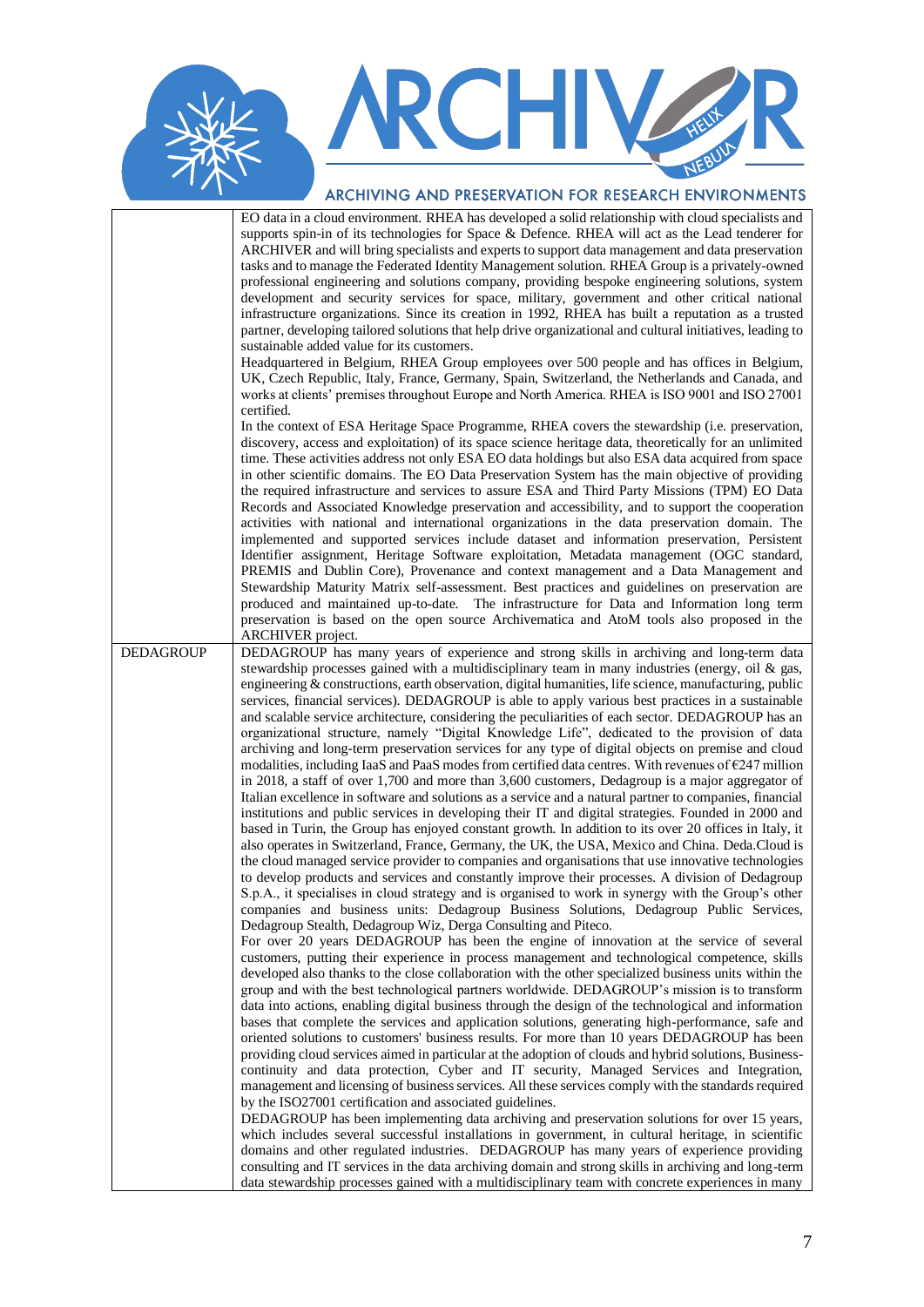## RCHIV

#### ARCHIVING AND PRESERVATION FOR RESEARCH ENVIRONMENTS

|            | industries (energy, oil & gas, engineering & constructions, earth observation, libraries, historical<br>archives, digital humanities, life science, manufacturing, public services, financial services, ). They<br>have the capability to apply various best practices in a sustainable and scalable XaaS architecture,<br>considering the peculiarities of each sector in terms of business processes needs, challenges,<br>compliance constraints and innovation opportunities. DEDAGROUP has an organizational structure,<br>namely "Digital Knowledge Life", dedicated to the provision of data archiving and long-term<br>preservation services for any type of digital objects (like data, raw data, video, audio, images,<br>databases, documents, virtual machines, databases, ) in both on-premise and cloud deployments,<br>including IaaS and PaaS modes from certified data centre. Open source software is privileged, and<br>enterprise platforms are integrated depending on customer guidelines and IT strategies.                                                                                                                                                                                                                                                                                                                                                                                                                                                                                                                                                                                                                                                                                                                                                                                                                                                                                                                                                                                                                                                                                                                                                                                                                                                                                                                                                                                                                                                                                                                                                                                                                                                                                                                                                                                                                                                                                                                                                                                                                                                                                                                                                                                                                                                                                                                                                                                                                                                                                                                                                                                                                                                                                                                                                                                                                                                                                                                                                                                                                                                                                         |
|------------|----------------------------------------------------------------------------------------------------------------------------------------------------------------------------------------------------------------------------------------------------------------------------------------------------------------------------------------------------------------------------------------------------------------------------------------------------------------------------------------------------------------------------------------------------------------------------------------------------------------------------------------------------------------------------------------------------------------------------------------------------------------------------------------------------------------------------------------------------------------------------------------------------------------------------------------------------------------------------------------------------------------------------------------------------------------------------------------------------------------------------------------------------------------------------------------------------------------------------------------------------------------------------------------------------------------------------------------------------------------------------------------------------------------------------------------------------------------------------------------------------------------------------------------------------------------------------------------------------------------------------------------------------------------------------------------------------------------------------------------------------------------------------------------------------------------------------------------------------------------------------------------------------------------------------------------------------------------------------------------------------------------------------------------------------------------------------------------------------------------------------------------------------------------------------------------------------------------------------------------------------------------------------------------------------------------------------------------------------------------------------------------------------------------------------------------------------------------------------------------------------------------------------------------------------------------------------------------------------------------------------------------------------------------------------------------------------------------------------------------------------------------------------------------------------------------------------------------------------------------------------------------------------------------------------------------------------------------------------------------------------------------------------------------------------------------------------------------------------------------------------------------------------------------------------------------------------------------------------------------------------------------------------------------------------------------------------------------------------------------------------------------------------------------------------------------------------------------------------------------------------------------------------------------------------------------------------------------------------------------------------------------------------------------------------------------------------------------------------------------------------------------------------------------------------------------------------------------------------------------------------------------------------------------------------------------------------------------------------------------------------------------------------------------------------------------------------------------------------------------------------|
| <b>GTT</b> | GTT connects people across organizations, around the world and to every application in the cloud.<br>Clients benefit from an outstanding service experience built on core values of simplicity, speed and<br>agility. GTT operates a global Tier 1 internet network and provides a comprehensive suite of cloud<br>networking services. From financial services trading firms to manufacturers and government, GTT is<br>committed to providing our clients with the services, reach and capabilities that improve<br>communication, productivity and efficiency across their organisations. GTT connects people across<br>organizations, around the world and to every application in the cloud. Our clients benefit from an<br>outstanding service experience built on our core values of simplicity, speed and agility. GTT owns<br>and operates a global Tier 1 internet network and provides a comprehensive suite of cloud networking<br>services. GTT offers wide area networking, internet, managed services, transport & infrastructure,<br>and voice, all designed to meet our clients' unique needs. Take advantage of GTT's software-defined<br>wide area networking, a managed service with the broadest range of access options, to gain visibility<br>and control across your WAN. We deliver services in over 100 countries across six continents,<br>ensuring that we are everywhere you do business.<br>GTT has made available in his own Amsterdam data centres a dedicated Storage Infrastructure up to<br>8PB for Multi-Mission Satellite Data for ESA. This solution is based on disk with different tiering.<br>Depending on the customer requirements and legal compliance, GTT is used to deploy different<br>storage technologies for his customers, typically high-end storage for databases and low-end storage<br>for backup or cold data. Typical deployment is done with Netapp cluster (two controllers) and shelf<br>disks to serve local compute deployed within the same data centre. This type of deployment is<br>standard and is currently in operations for dozens of customers.<br>Customers who have other requirements like disaster recovery, second copy of their primary site,<br>offsite backup can use the standard GTT offering to replicate their data to another GTT data centre<br>across Europe. The replication is done using different technologies. At storage level the replication is<br>done via the Netapp controllers using the Netapp snapmirror utilities. Snapmirror will replicate at<br>block level all the changes from primary to secondary site. Snapmirror is mainly used for Disaster<br>recovery purpose. GTT is also providing backup using the storage capability using the Netapp<br>Snapvault utilities. Snapvault is mainly used for backup and is using the Snapmirror capability to<br>generate the backup and version history based on snapshots. GTT also provides snapshot functionality<br>to allow end user to benefit the previous version and quick retrieval of file without need to engage IT<br>department. All these utilities can be customised to meet customer business requirements.<br>GTT also deploys tape storage infrastructures for long term preservation. Tape storage is mainly used<br>to backup and archive data that need long retention and based on Quantum or HP. Initial copies are<br>done on disks and for customer requiring longer retention, the data is replicate into tapes. Other<br>customer requirements mandate for these tapes to be also located in a second offsite data centre to<br>avoid having all data in the same data centre for disaster recovery purposes or to comply with their<br>internal or external audit requirements. The offsite copy is either done using the GTT backbone and<br>duplicate the data into the tape library located in another GTT datacentre or using GTT partners that<br>only do tapes handling and have facilities made specially to handle the tapes. GTT allows customised<br>policies and setup to allow customer to meet their business requirements. |

#### <span id="page-7-0"></span>**Excellence of the proposed solution**

*This paragraph describes the proposed solution and how it meets the R&D objectives identified in the Contract.*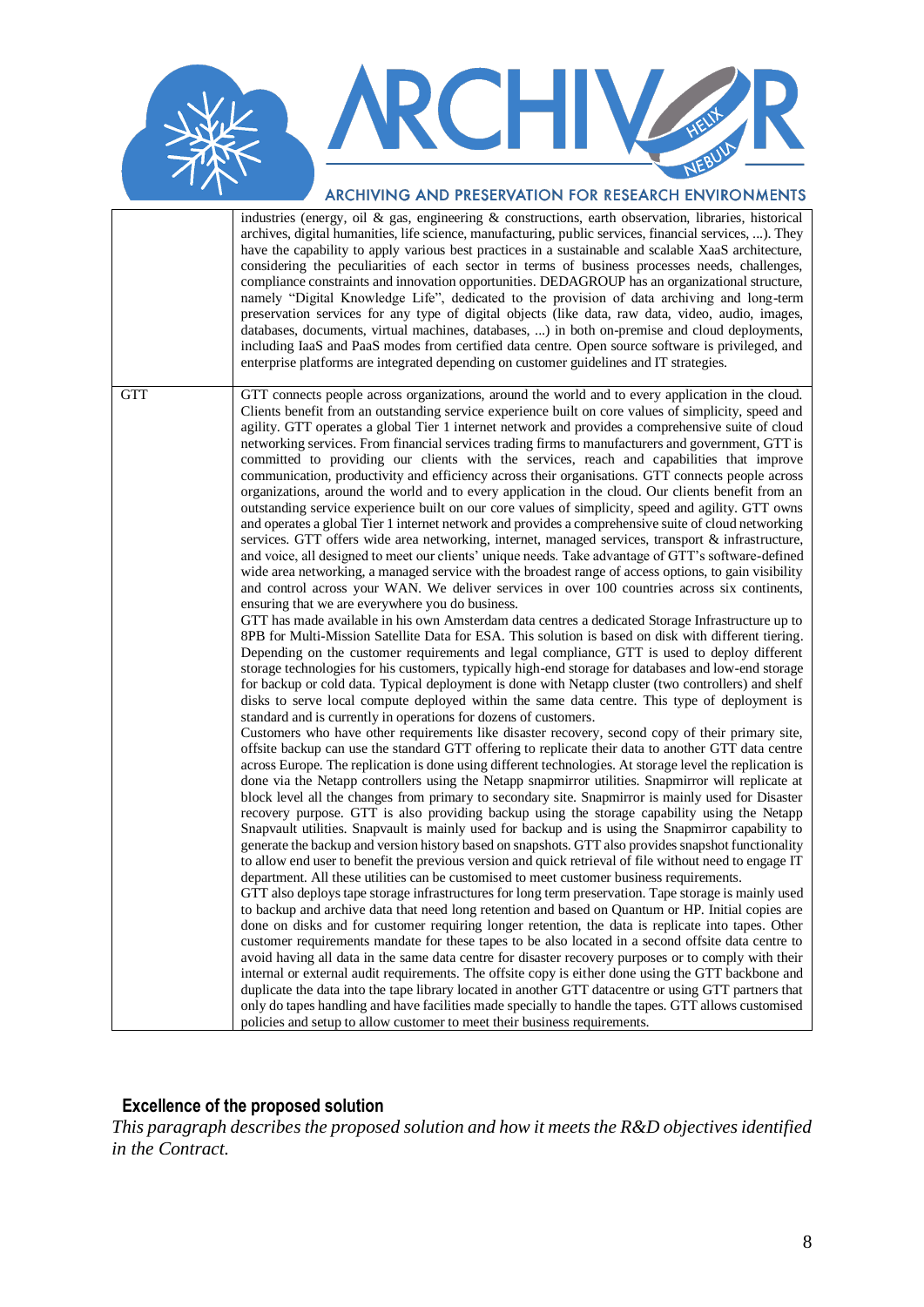

#### <span id="page-8-0"></span>Ambition

The Consortium ambition is to contribute to the R&D activities for designing, implementation and deploying of a complete and secure service model to fully cover the stewardship lifecycle of multiple and heterogeneous research data exceeding the occurring lacks in these concepts, involving organisation, processes and technologies. The Consortium will consolidate the achieved outcomes creating relevant Best Practices.

The Consortium has long and strong experience and competence in Data archiving and Long Term Preservation, specifically in:

- Space (Science and Earth Observation);
- Life Science (Pharmaceutical, Biotech, Clinical Research Organization);
- Libraries and Historical Archives.

The Consortium expertise is focused on:

- Scientific and Space data:
- Clinical data and Records;
- Confidential, Reserved and Unstructured data;
- Historical and Unique data.

The solution is therefore composed of open source applications and a dedicated hybrid cloud in order to grant the whole integrated and fully protected data stewardship and curation lifecycle. The solution assures full adherence to the EOSC guidelines and specifications and readiness for any kind of future Early Adopters.

#### <span id="page-8-1"></span>Solution description

The proposed solution is in line with the vision and scientific scope of the ARCHIVER project and addresses the challenges set forth by the ARCHIVER project applying a methodology gained through extensive and proven experiences in R&D processes, long-term secure data archiving and preservation, cloud infrastructures and services management in several industries and European agencies with heterogeneous datasets, needs and requirements.

The Consortium (RHEA, DEDAGROUP and GTT) is fully confident of its complementary key competences and experiences allowing to develop innovative and robust services covering all ARCHIVER requirements for Organizational Change Management and Governance, Service Business and Cost Model, Service Processes, Technical Solutions Design and Implementation. The solution addresses business requirements raised by the Buyer Group under strong regulations (Energy and Life Sciences domain) and supports testing and validations of IT infrastructures, applications, services and change control processes.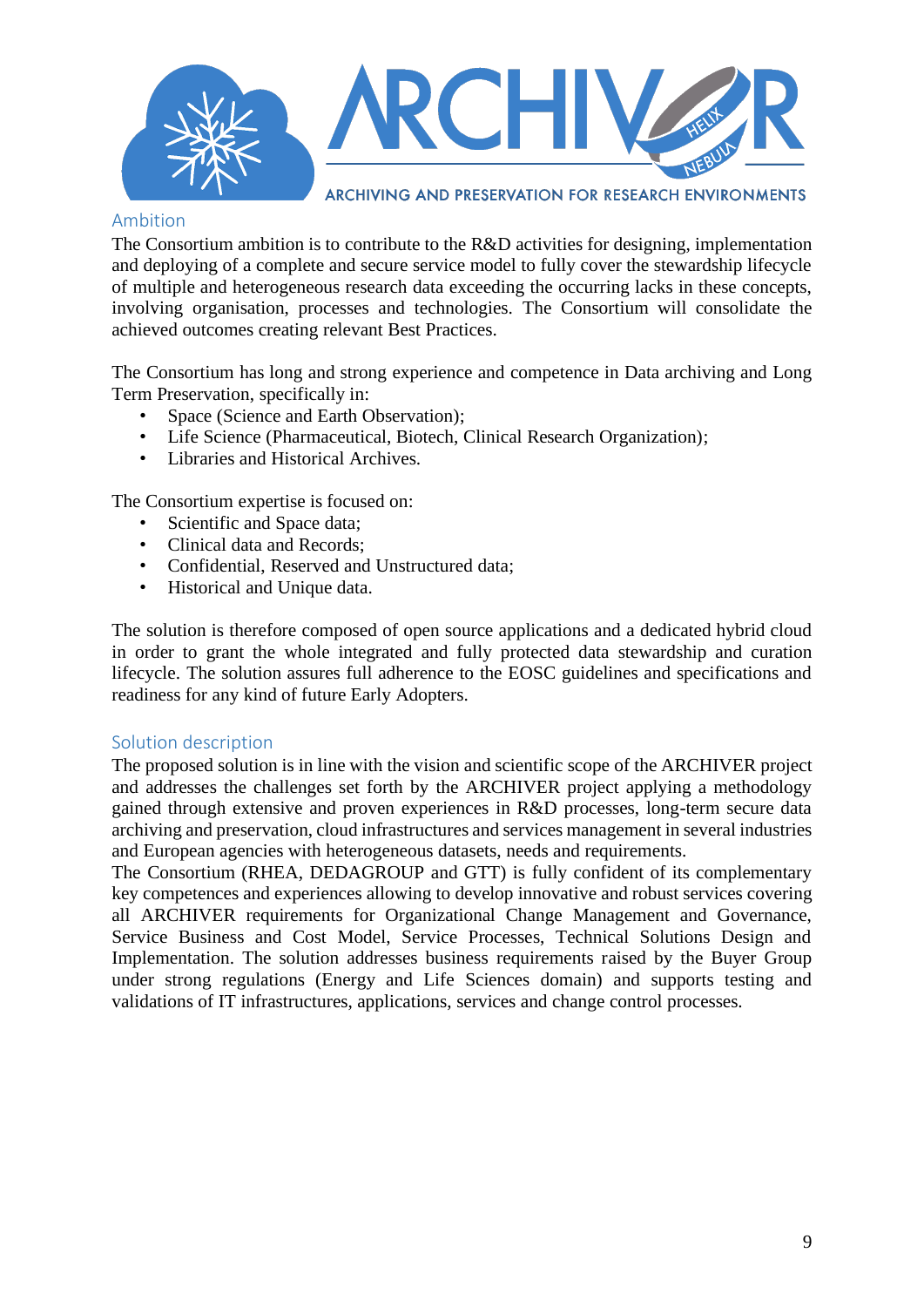

*Figure 2: Solution Layers*

The high level architecture components of the solution (Figure 2) are the following:

- Secure Service Portal (Identity Access Management, Access Layer Interface, Validation and Pre-ingestion services), implemented by RHEA;
- Existing and mature Open Source platforms for data archiving, preservation, reporting and access/discovery (Archivematica/AToM/JasperSoft), integrated and configured by DEDAGROUP;
- Readiness XaaS services, provided by all partners;
- Cloud connect product for integration with proposed robust and scalable managed Hybrid Cloud, provided by GTT.

The complete and detailed solution design and architecture will be provided as deliverable of Phase-1 as requested.

The proposed foundation will accelerate the R&D prototyping phases in order to incrementally provide the Buyers with a robust and scalable service model covering all ARCHIVER's objectives and Use Cases.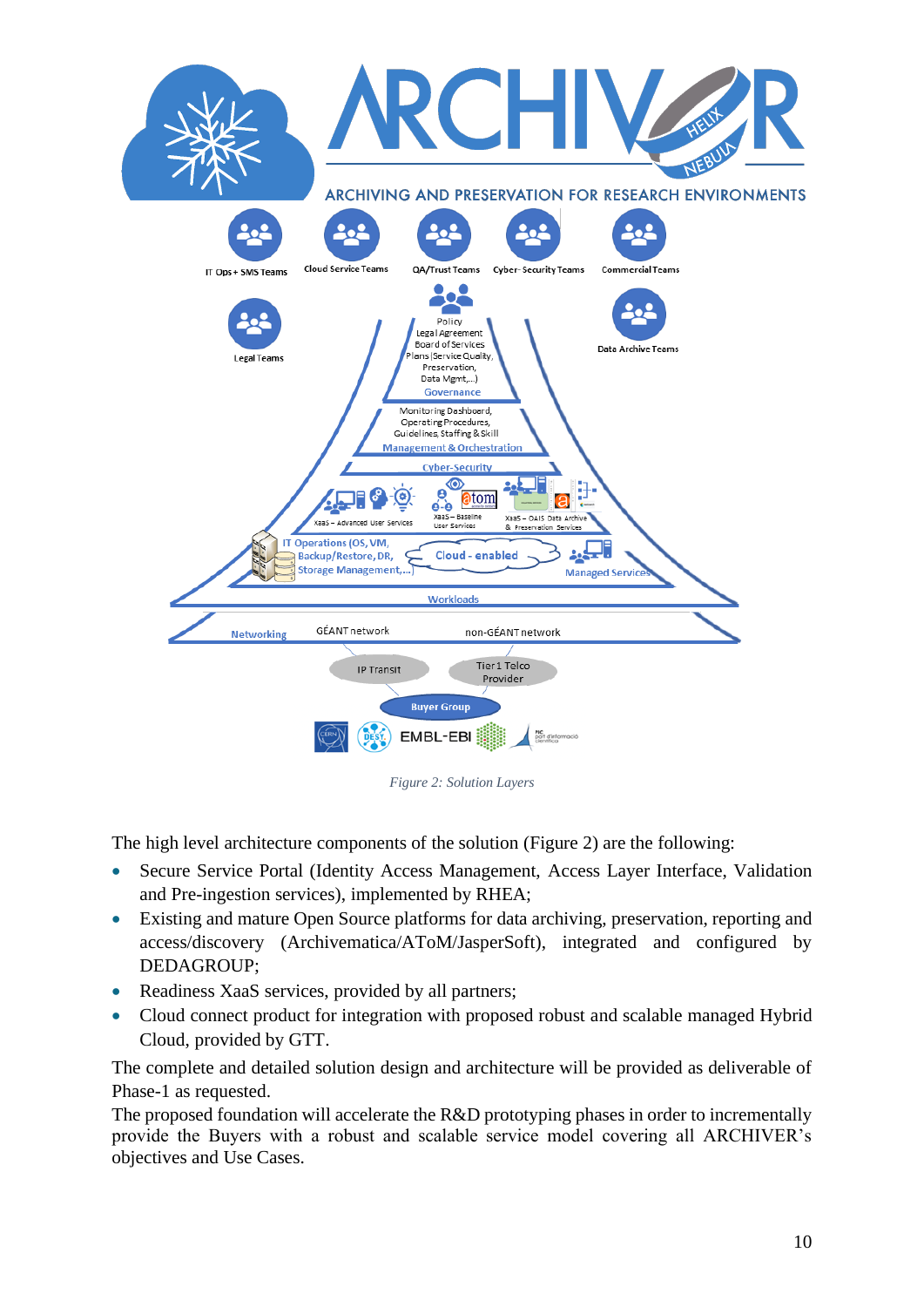

#### **CONFIDENTIAL**

The Service Portal recognizes and processes user requests for authentication, and orchestrates the required services that are dispatched or exposed according to the Services Catalogue. The proposed solution includes and integrates unified authentication services based on SAML 2.0.

The solution will be implemented in compliance with applicable guidelines and standards for data archiving and preservation. The implemented architecture will be based on open standards and robust and scalable technologies (the baseline), enabling a secure and efficient interaction between data producers, service providers and service consumers.

The solution is integrated with GTT Cloud services and infrastructure. GTT manages several Data Centres in different EU countries able to host the infrastructure. One of them is located in Geneva and already connected via direct fibre to CERN. The employed storage solution features a so-called "Active Archive" strategy offering a hybrid storage architecture employing different types of tier storage including cloud, high performance flash storage for the front-end and tape libraries for long-term data archiving: overall, this providing high performances and much lower running costs than only local magnetic-disk-based architectures.

#### <span id="page-10-0"></span>Service Innovation

The proposed service includes the following (not exhaustive) list of innovations:

- Predefined use cases for specific target markets to accelerate services setup and mapping with specific regulations of service quality management, data integrity management, longterm preservation and dissemination to achieve appropriate configurations;
- Petabyte scale data management solution, portable to any cloud, integrating private and community clouds;
- Unified dashboard to better manage hybrid resources, including private or community clouds;
- Unified authentication service integrated.

#### <span id="page-10-1"></span>Alignment with R&D objectives

*The paragraph contains a description of the proposed solution and how it meets the R&D objectives identified in the Contract.* 

To follow, the pillars of the solution that meet the ARCHIVER project R&D objectives:

1. The Consortium with the aforesaid solution will provide R&D services that address the data archiving and long-term preservation needs of multiple scientific domains, implemented under the OAIS reference model and related standards supporting FAIR data principles. The Consortium is designed to maximise the opportunity of innovation and ARCHIVER Project success and minimise the risk of failure in the design and the development and execution of the future phases implementation. The challenges and innovations of ARCHIVER Project requires a well-selected team with expertise and specific and multidisciplinary roles.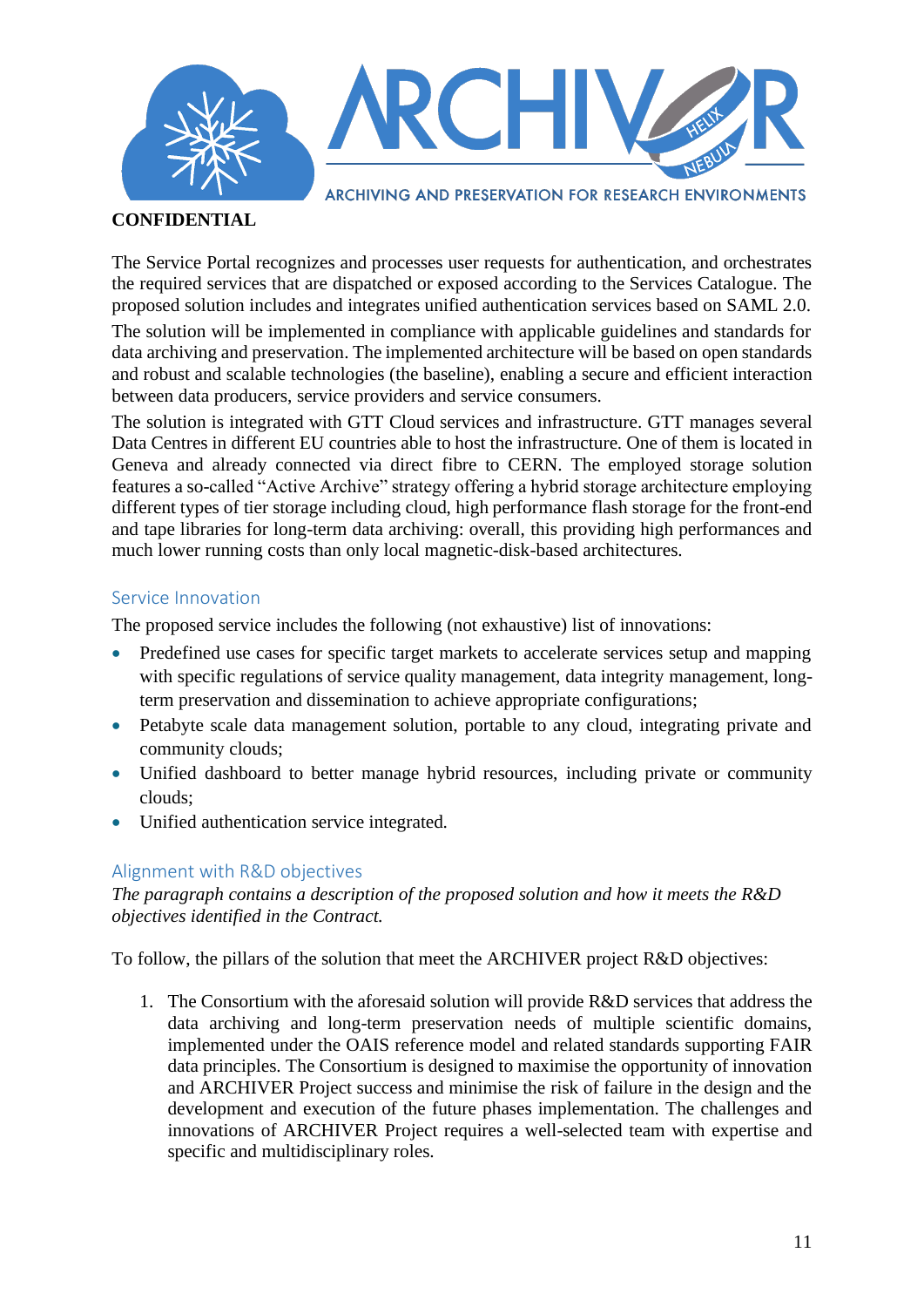

- 2. The solution will extend the already existing OAIS conformant platforms demonstrating a high scalability (at the petabyte scale) of scientific data from multiple research domains, with very high data ingestion rates (10Gbps/day), via commons solutions.
- 3. The proposed federated identity management services will support authentication and authorization to the archives and, the exploitation of a hybrid deployment model. The proposed implementation follows the AARC Blueprint Architecture.
- 4. The implemented services will be compliant with the current regulations and legislations (e.g. GDPR) and will be flexible for the future regulations and guidelines (e.g. UE Data Act 2020-2021). The compliance includes the development of transparent and auditable business models considering the following key indicators: archives lifetime, maximum ingestion rates, data volumes, number of copies, data portability and exit strategies.
- 5. The Consortium will develop a commercialisation plan in line with Early Adopter Programme.
- 6. The governance layer aims at developing, monitoring and continuous improving the organizational change management initiatives (Education, testing, training, communication) in order to involve, engage and sustain the ARCHIVER Buyers Group organisations and Early adopters.
- 7. The union of governance layer and Data Archiving and preservation services developed in the ARCHIVER project will enable the creation of trustworthy repositories where researchers can store their data for sharing, a key building block of the research process.
- 8. The Consortium leveraging on their previous experience will be ready for the inclusion of ARCHIVER services in the context of European Open Science Cloud (EOSC). The Phase-1 Design Phase will early also consider the specification for this future compatibility.

In Phase-1 Design Solution the R&D implementations will be:

- Data archiving and long-term preservation for multiple scientific domains;
- OAIS Functional Model compliance:
- Buyers accessibility to the DEMO platform;
- First draft of initial self-assessment (ISO 16363);
- Initial report on the Total Cost of Services (comprehensive study of all quantitative and qualitative factors significantly impacting the cost that a customer bears when purchasing and running the services resulting from ARCHIVER.

#### <span id="page-11-0"></span>Challenges and objectives mapping

*The table below contains the mapping between the solution objectives and the ARCHIVER challenges which will consist of the baseline of the Design Results evaluation.*

*Table 2:*

| <b>Contractual Archiver</b> | Our solutions objectives |
|-----------------------------|--------------------------|
|                             |                          |
| objectives/challenges       |                          |
|                             |                          |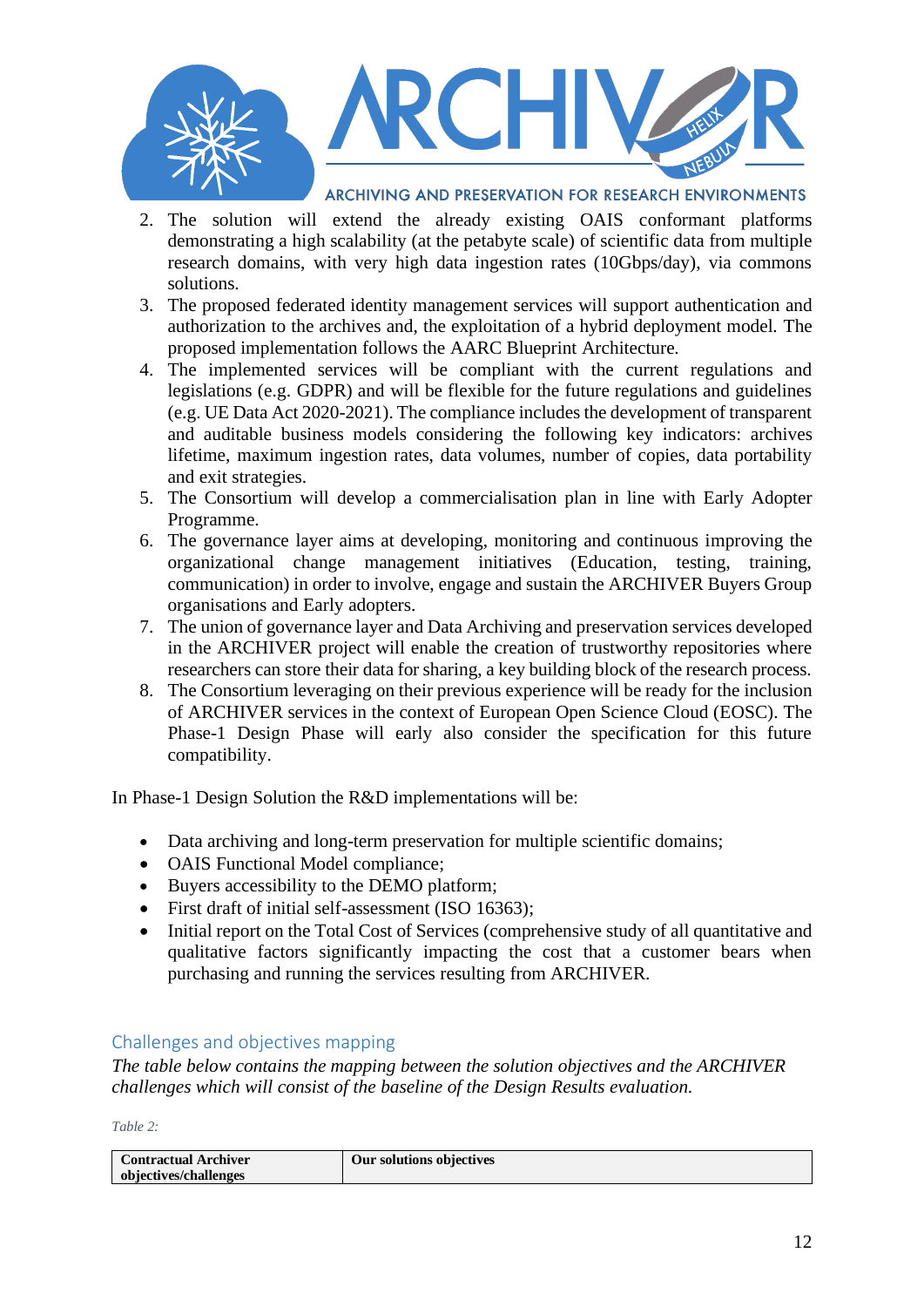# RCHIV NEW

 $\overline{\phantom{0}}$ 

ARCHIVING AND PRESERVATION FOR RESEARCH ENVIRONMENTS  $\top$ 

| 1. Innovative Archiving $&$<br><b>Preservation Services</b> | The Solution includes existing and mature Open Source platforms for data<br>archiving,<br>preservation,<br>reporting<br>and<br>access/discovery<br>(Archivematica/AToM/JasperSoft). The innovation of the solution is represented<br>by predefined use cases for specific target markets to accelerate services setup<br>and mapping with specific regulations of service quality management, data<br>integrity management, long-term preservation and dissemination to achieve<br>appropriate configurations. A further innovation, to create innovative and<br>complex data harvesting between application services and IT services platforms,<br>is the opportunity to introduce of an enterprise service bus (or hub) technology<br>that implements a communication system between mutually interacting software<br>applications in a service-oriented architecture. The hub promotes agility and<br>flexibility with regard to high-level protocol communication between applications<br>and is a core element in the XaaS frame. The primary goal of the high-level<br>protocol communication is enterprise application integration (EAI) of<br>heterogeneous and complex service or application landscapes. The hub maps all<br>the backend exposed endpoints in Archivematica and makes them accessible in<br>an orchestrated modality to applications that requires services as APIs. It allows<br>to manage the APIs ecosystem including for example OpenAPI Specifications.<br>Normally, the hub manages also logging of all the messaging coming from the<br>various applications APIs call. The logs are used with reference to control the |
|-------------------------------------------------------------|----------------------------------------------------------------------------------------------------------------------------------------------------------------------------------------------------------------------------------------------------------------------------------------------------------------------------------------------------------------------------------------------------------------------------------------------------------------------------------------------------------------------------------------------------------------------------------------------------------------------------------------------------------------------------------------------------------------------------------------------------------------------------------------------------------------------------------------------------------------------------------------------------------------------------------------------------------------------------------------------------------------------------------------------------------------------------------------------------------------------------------------------------------------------------------------------------------------------------------------------------------------------------------------------------------------------------------------------------------------------------------------------------------------------------------------------------------------------------------------------------------------------------------------------------------------------------------------------------------------------------------------------------------|
| 2. OAIS, CoreTrustSeal & FAIR                               | flow in its execution and to manage service performances measurements.<br>The Consortium has full confidence in the technical solution due to our extensive                                                                                                                                                                                                                                                                                                                                                                                                                                                                                                                                                                                                                                                                                                                                                                                                                                                                                                                                                                                                                                                                                                                                                                                                                                                                                                                                                                                                                                                                                              |
|                                                             | and proven experience in services management, application, technical<br>architectures and benchmark models' development and management, in addition<br>to usage of Consortium's methodologies and compliance with ISO 9001:2015<br>Quality Management System. The final implemented solution is aligned with<br>guidelines and applicable standards for data archiving and preservation like<br>OAIS-ISO 14721:2003, ISO16363, PREMIS, ISAD (G), ISAAR (CPF), EAD,<br>METS. The proposed solution maps the OAIS Functional Model, relevant<br>ISO16363 metrics and technical requirements. In particular a Use Cases Toolkit<br>and a dedicated set of microservices already exist for all six OAIS functional<br>entities:                                                                                                                                                                                                                                                                                                                                                                                                                                                                                                                                                                                                                                                                                                                                                                                                                                                                                                                              |
|                                                             | 1.<br>Preservation Planning;<br>2.<br>manual/automatic Ingest (including functional entities for SIP transfer,<br>backlog, appraisal and re-ingest);<br>3.                                                                                                                                                                                                                                                                                                                                                                                                                                                                                                                                                                                                                                                                                                                                                                                                                                                                                                                                                                                                                                                                                                                                                                                                                                                                                                                                                                                                                                                                                               |
|                                                             | Data Management;<br>4.<br>Archival Storage (to manage multiple pipelines and storage<br>management infrastructure integration),                                                                                                                                                                                                                                                                                                                                                                                                                                                                                                                                                                                                                                                                                                                                                                                                                                                                                                                                                                                                                                                                                                                                                                                                                                                                                                                                                                                                                                                                                                                          |
|                                                             | 5.<br>Access (DIP dissemination for user usage);<br>6.<br>Administration for monitoring, configuration and reporting.<br>The Consortium contributes to the FAIR Data Maturity Model Working Group,<br>which aims at creating guidelines, maturity levels and prioritisation to assist the<br>implementation of indicators. They are based on the FAIR principles and aim to<br>formulate measurable aspects of each principle that can be used by evaluation<br>approaches. In the frame of the ARCHIVER Project, the Consortium will provide<br>competence in order to give evidence of the FAIR indicators mapping and the<br>score of the components of the solution.                                                                                                                                                                                                                                                                                                                                                                                                                                                                                                                                                                                                                                                                                                                                                                                                                                                                                                                                                                                 |
| 3. Network & Federated Identity                             | The solution will be based on the AARC Blueprint Architecture guidelines,                                                                                                                                                                                                                                                                                                                                                                                                                                                                                                                                                                                                                                                                                                                                                                                                                                                                                                                                                                                                                                                                                                                                                                                                                                                                                                                                                                                                                                                                                                                                                                                |
| (IAM)                                                       | aiming at providing "in-house" solutions reusing and adapting already available<br>components and taking advantage of internal know-how, or alternatively using<br>external available services/infrastructures (e.g. eduTEAMS). Federated access<br>service will be implemented incrementally following the Buyers Group needs<br>(e.g. machine-to-machine approach or specific protocols for FIM).                                                                                                                                                                                                                                                                                                                                                                                                                                                                                                                                                                                                                                                                                                                                                                                                                                                                                                                                                                                                                                                                                                                                                                                                                                                      |
| 4. Business Models                                          | RHEA, DEDAGROUP and GTT are working towards a clear and multi-level<br>business model. The intention of our Consortium is to deliver large-scale XaaS<br>services based on architectures in which open source solutions will be preferred,<br>aiming to cover the variety of Buyer's targets without increasing the final cost of<br>resulting services and minimising the efforts and complexity of the whole project.<br>Our vision is to create a tiered offering, considering business models with varying                                                                                                                                                                                                                                                                                                                                                                                                                                                                                                                                                                                                                                                                                                                                                                                                                                                                                                                                                                                                                                                                                                                                           |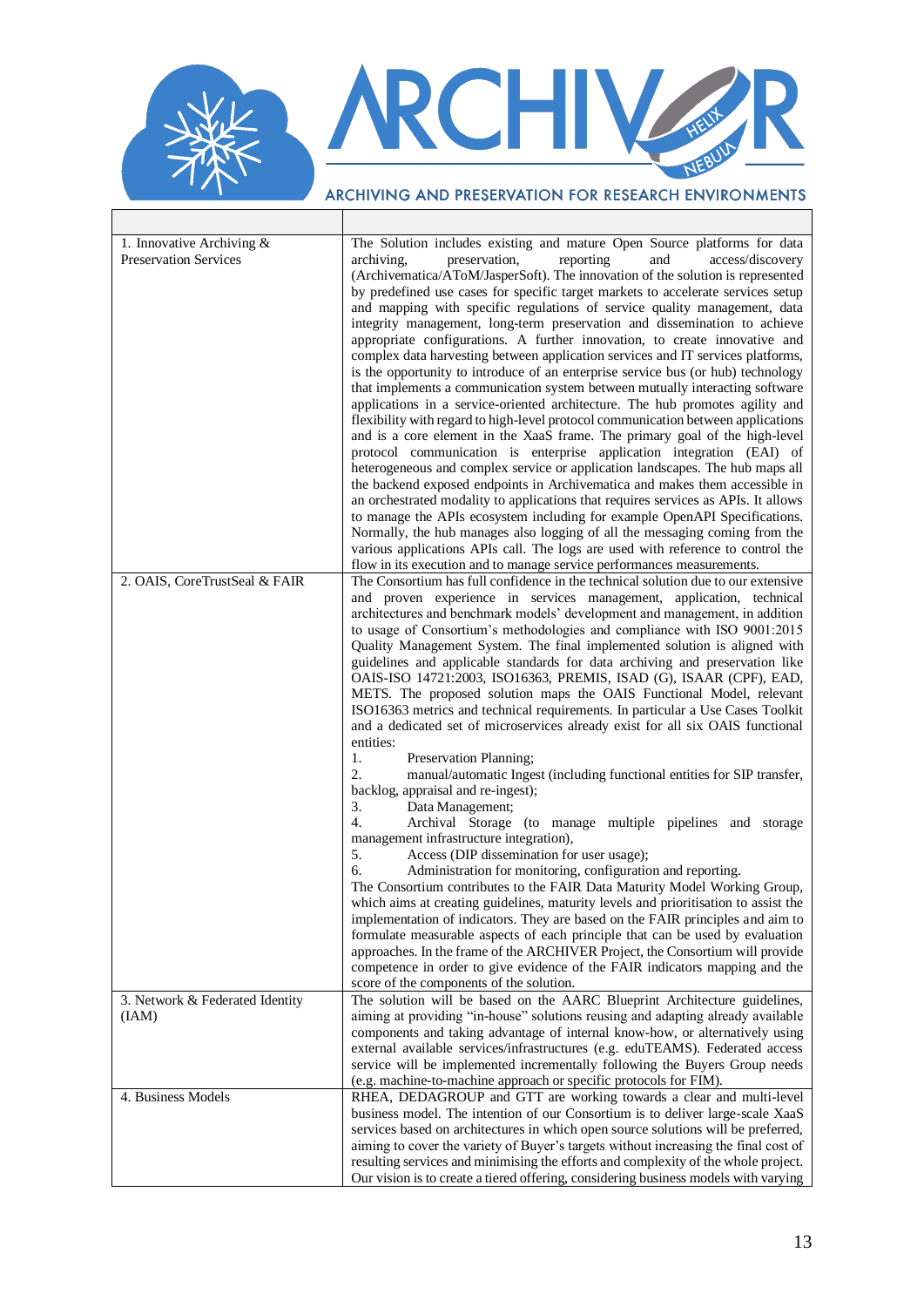

shared revenue model with Buyers, and/or a subscription based model for premium services, including different SLA and bouquet of managed services etc.). The business model conceived by the Consortium will include in ingress and egress traffic cost to control unforeseen increase of data ingestion and retrieval without increasing the total cost of service. Exit or migration plan will consist in transferring all data being managed to another ARCHIVER solution following the same cost rate in term of traffic. The cost of the receiver will allow massive data ingestion without additional costs. The business model must consider the maturity and ability of the Buyers to purchase the proposed ARCHIVER services and leveraging Early Adopters' subscriptions for extending of "as a Service" culture to lead the evolution in several public organisations' procurement practices. Industry must also adapt to

#### <span id="page-13-0"></span>**Impacts**

*The paragraph provides a brief overview of the impacts/benefits that the Consortium aims at obtaining participating in the ARCHIVER PCP procurement.*

be able to engage in this evolution.

The ARCHIVER R&D activities will impact in the European Research harmonizing and creating a common best practice for Data Stewardship and Long Term Preservation. The best practice will include the development of new methodology simplifying the future Early Adopter engagement. The project will promote the involvement of the Buyers and future Early Adopters using innovative tools for engagement and training in order to extend as much as possible the usage of the ARCHIVER services.

This PCP has given to the Consortium the opportunity to access and to have visibility to the Buyers institutions and their needs. The fact that we have been working with these institutes will raise awareness more widely. The nature of the PCP is a closed set of buyers, however, in Phase-3, it will be opened-up to early adopters who would also like to try out the innovative ARCHIVER services.

EOSC integration will contribute to enforce the European Infrastructure for Research.

#### <span id="page-13-1"></span>Expected risks

The Consortium has analysed the risks for the Phase-1 Design Solution and the following notexhaustive list of risks has been highlighted:

- Unavailability of staff;
- Incident affecting multiple users;
- Simultaneous unavailability of the Buyers Group;
- Failure in engaging of traditional researchers;
- Future Archiving initiatives (coming after Phase-3 deployment) not in line with European Regulations;
- Anticipated closure of ARCHIVER contract (Data Repatriation task needed).

#### <span id="page-13-2"></span>**Technical and organizational measures**

*The paragraph describes how the objectives will be achieved (technical and organizational measures to carry out the R&D and achieve the stated objectives).*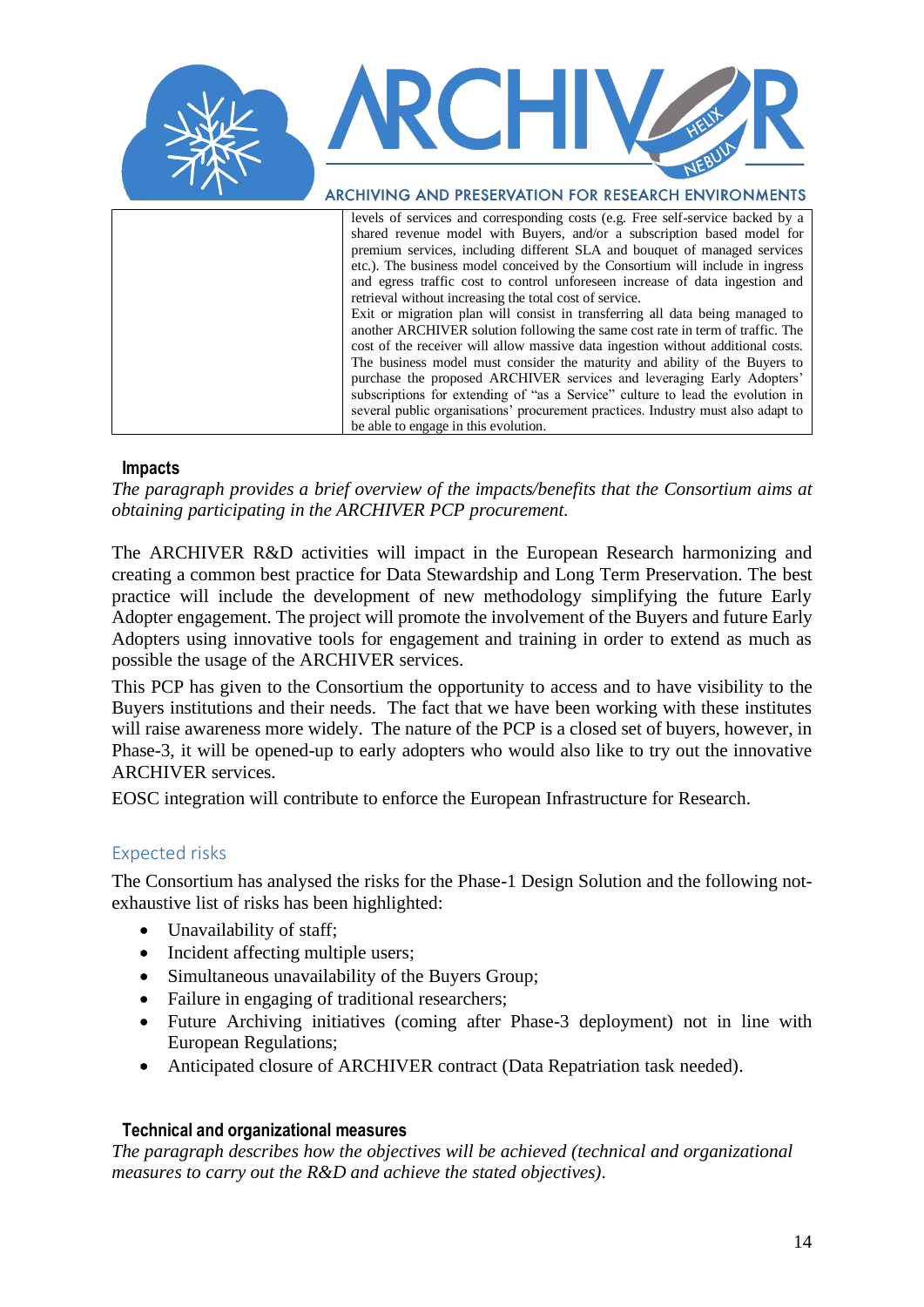

Each Consortium member is expert in its own domain, with numerous acknowledgments from its customers. All partners are involved as suppliers for the European Space Agency, bringing a demonstrated capability to collaborate.

The ARCHIVER project will be organised in a simple and efficient structure, with clear roles and responsibilities for each Work Package (WP) and a distinct structure for management, including finance and quality. Each partner will dedicate a key person responsible for technical and managerial aspects that will be able to guarantee that all the wealth of knowledge of each company is leveraged to its maximum. This will ensure a single point of contact for each partner, enabling him/her to best coordinate the efforts and ensuring the right staff are involved at the right time, with the best skills and knowledge. In order to guarantee continuity, each key person will also have a deputy.

To perform the design work in a relatively short period the team will deploy senior engineers to ensure the that best possible results are delivered, fulfilling the needs of the Buyers Group with a solution that can be implemented and delivered with minimum risks during Phases 2 and 3. All team members are experienced in iterative and incremental methodologies, ensuring that the proposed design is properly tested and successfully validated.

Based on a strong relationship and a complete collaborative approach between the members, the Consortium has developed and agreed the Work Breakdown Structures (WBS) for all three phases, considering the efforts and the resources to be put in place for the full development of the final solution.

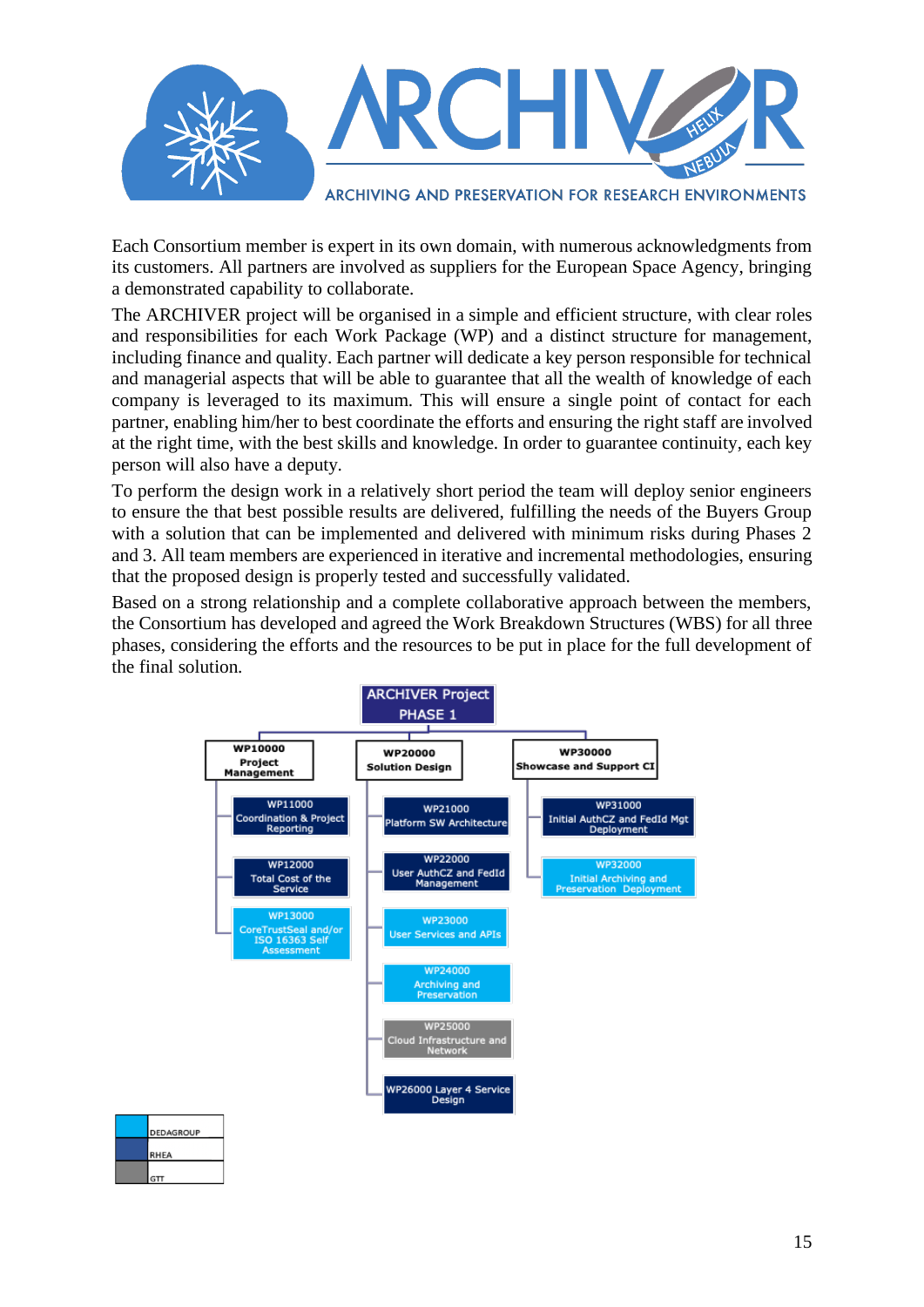

*Figure 3 - Phase-1 WBS*

The *ARCHIVER Master Work Plan* (Baseline 1.0) has been created to verify that all milestones, deliverables, activities, tasks, resources and responsibilities are managed properly.

The Buyers use cases have been analysed and UML designed; these have been used as input for the WBSs and the *ARCHIVER Master Work Plan*.

In order to better orchestrate all communications and implementations, a specific layer of governance has been considered in the project organisation. Lines of communications have been planned to ensure sharing of knowledge and results between the Consortium's members and the Buyers. Weekly online and face-to-face internal meetings are taking place to ensure tight coordination, with as much opportunity for the Buyers Group to get involved and to provide feedbacks, if and when needed.



*Figure 4 - ARCHIVER Master Work Plan*

Moreover, the methodology proposed for internal project management is in line with PMI's PMBOK and the methodology for service management will follow the ITIL Foundation V4.0.

#### <span id="page-15-0"></span>Project Result and Quality Measurements

*The paragraph describes the acceptance criteria for the deliverables and milestones produced by the Consortium.*

#### <span id="page-15-1"></span>Critical success factors measurement

The ARCHIVER project aims at being compliant to ISO 16363 and the quality of the produced documentation (Deliverables/Work Product) can have impacts on any relevant future auditing activities. For these reasons and according to ISO 9001 criteria, in the ARCHIVER Phase-1 Project scope, have been defined the following monitoring areas, identified as Critical Success Factors (CSF):

• **Planning**: related to project timeline, project status actual vs programmed baseline and impacts on activity accomplishment;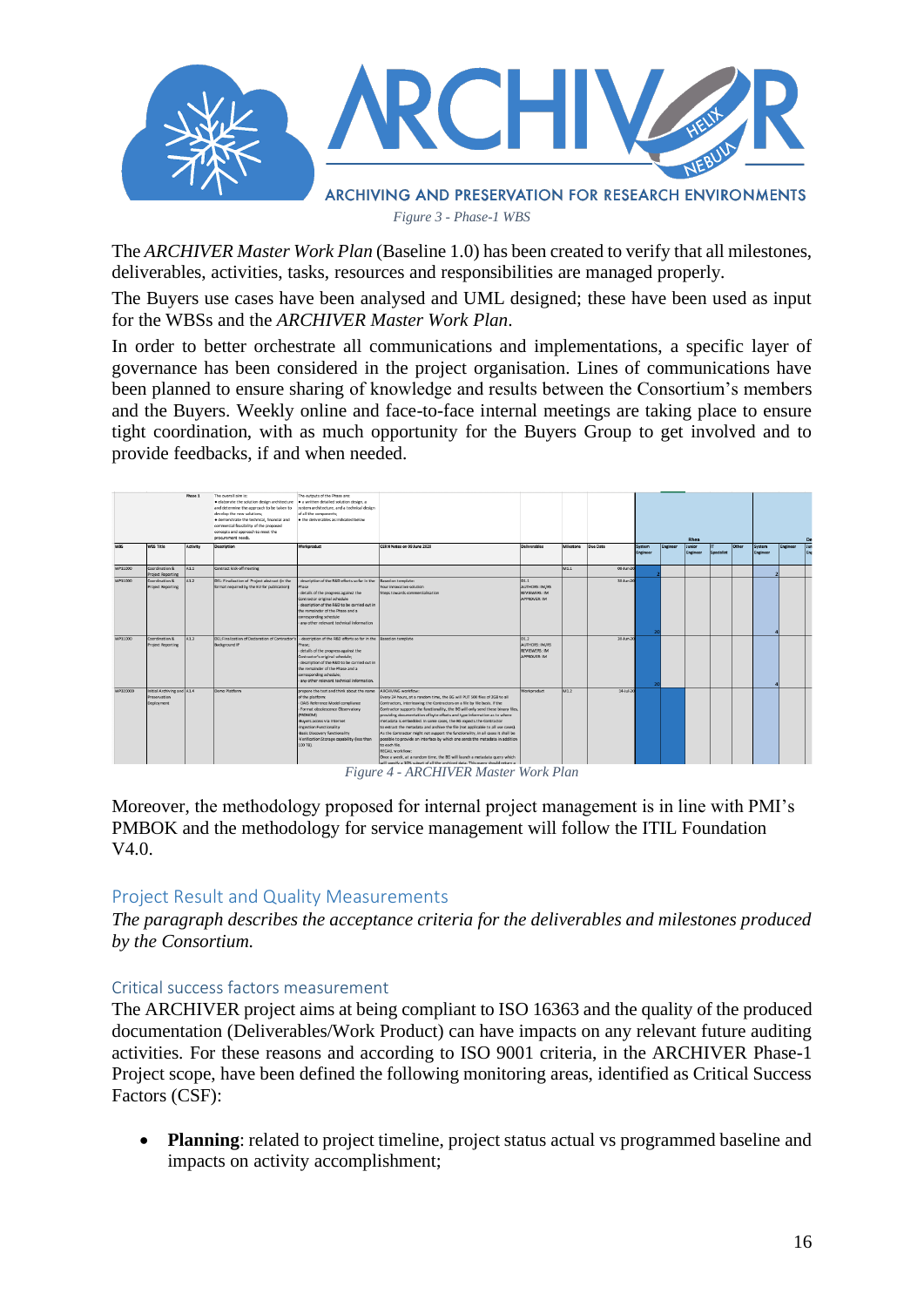

- **Risk Management**: related to open items, risks and emerging critical items, mitigation activities and solving capabilities;
- **Quality**: related to quality levels of produced output;
- **Consortium Team Management & Staffing**: related to the appropriate fits of the project staffing requirements, in terms of number of resources and in terms of skills;
- **Budget**: related to coverage of the budget, planned for the activity.

The indicators related to the above CSFs are the following:

- **Planning**
	- o Effective variance on project baseline
	- o % approved deliverables on deliverables to be approved
	- o % submitted deliverable on the planned deliverables
	- o % activities with delay on critical path
- **Risk Management**
	- o Risks Occurrence average probability (occurrence probability and impacts)
	- o % risks without mitigation plan
- **Quality**
	- o % produced deliverables acceptance
- **Budget**
	- o Accounting Variance (ACWP-BCWS).

The collected data are included in a record for internal usage of the Consortium Project Team and it will be used to produce a summary to be included in the periodic status report.

#### <span id="page-16-0"></span>Quality Metrics

*In the following table are described objectives, metrics and target values that are applied to measure the ARCHIVER Project quality.*

| <b>Objectives</b>                             | <b>Metrics</b>                                                                                    | <b>Target Value</b>                                   | Input elements                               |
|-----------------------------------------------|---------------------------------------------------------------------------------------------------|-------------------------------------------------------|----------------------------------------------|
| Document/deliverable<br>accepted              | Num. of rework cycles on<br>the documents internally<br>reviewed and submitted<br>to the customer | Max 3 rework<br>cycles                                | Master<br><b>ARCHIVER</b><br>Workplan        |
| Adherence to<br>standard and<br>methodologies | Num. of internal audit,<br>Num. of observed<br>deviations                                         | 0 Major<br>deviations for<br>single internal<br>audit | <b>Internal Audit</b><br>report              |
| Issue solving time                            | % of issues solved in the<br>estimated time frame                                                 | 90%                                                   | Rhea Weekly<br>meeting with<br><b>Buyers</b> |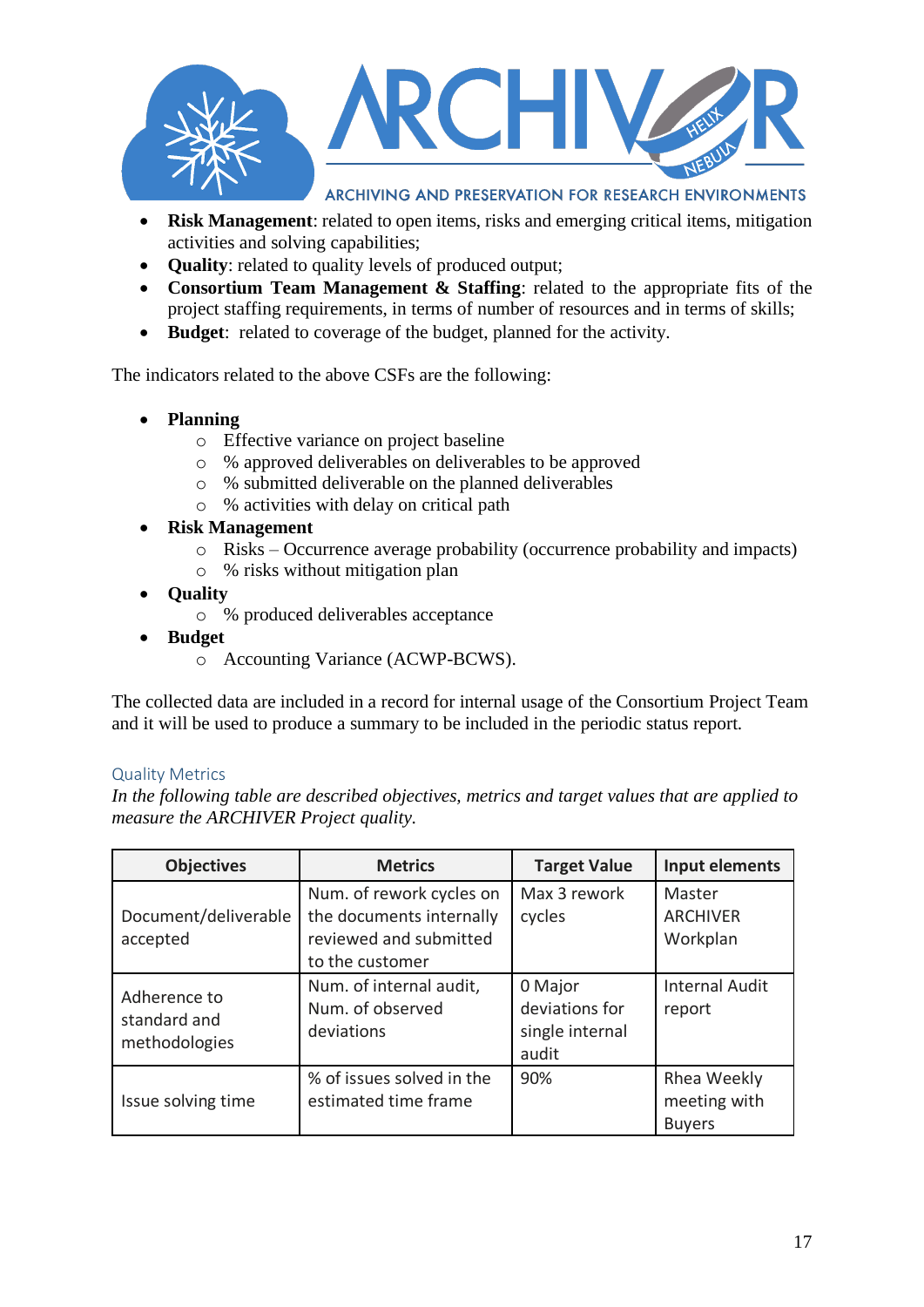

| <b>Objectives</b>                    | <b>Metrics</b>                                                | <b>Target Value</b>      | Input elements                                                                          |
|--------------------------------------|---------------------------------------------------------------|--------------------------|-----------------------------------------------------------------------------------------|
| Achievements<br>of planned deadlines | % delays due to project<br>documentation<br>reworking         | 80%                      | Rhea Weekly<br>meeting with<br><b>Buyers</b>                                            |
| <b>Buyer satisfaction</b>            | Internal Buyer survey<br>Num. of Buyer critical<br>complaints | 0 Critical<br>complaints | <b>Buyer</b><br>satisfaction<br>report, Rhea<br>Weekly<br>meeting with<br><b>Buyers</b> |

#### <span id="page-17-0"></span>SLA for ARCHIVER Platform Demonstrator

In line with ITIL standards the Service Level Management needs a framework that disciplines provider and customer for which the SLA are the result of an interaction between the stakeholders of the project. Furthermore, the EU Cloud Code of Conduct remarks "Cloud Service Level Agreements (Cloud SLAs) form an important component of the contractual relationship between a cloud service customer and a cloud service provider of a cloud service. Given the global nature of the cloud, SLAs usually span many jurisdictions, with often varying applicable legal requirements, in particular with respect to the protection of the personal data hosted in the cloud service. Furthermore, different cloud services and deployment models will require different approaches to SLAs, adding to the complexity of SLAs".

The Consortium is following the evolution of EU data strategy (Feb. 2020) and the relevant impact in applicable regulations, Cloud services Provider registry and new guidelines for data archiving, protection and accessibility.

#### <span id="page-17-1"></span>Total Quality of Service

In line with the ITIL guidelines, QoS for archiving and preservation service management will be ensured starting from our resource management policy (baseline), part of the Service Management processes and services.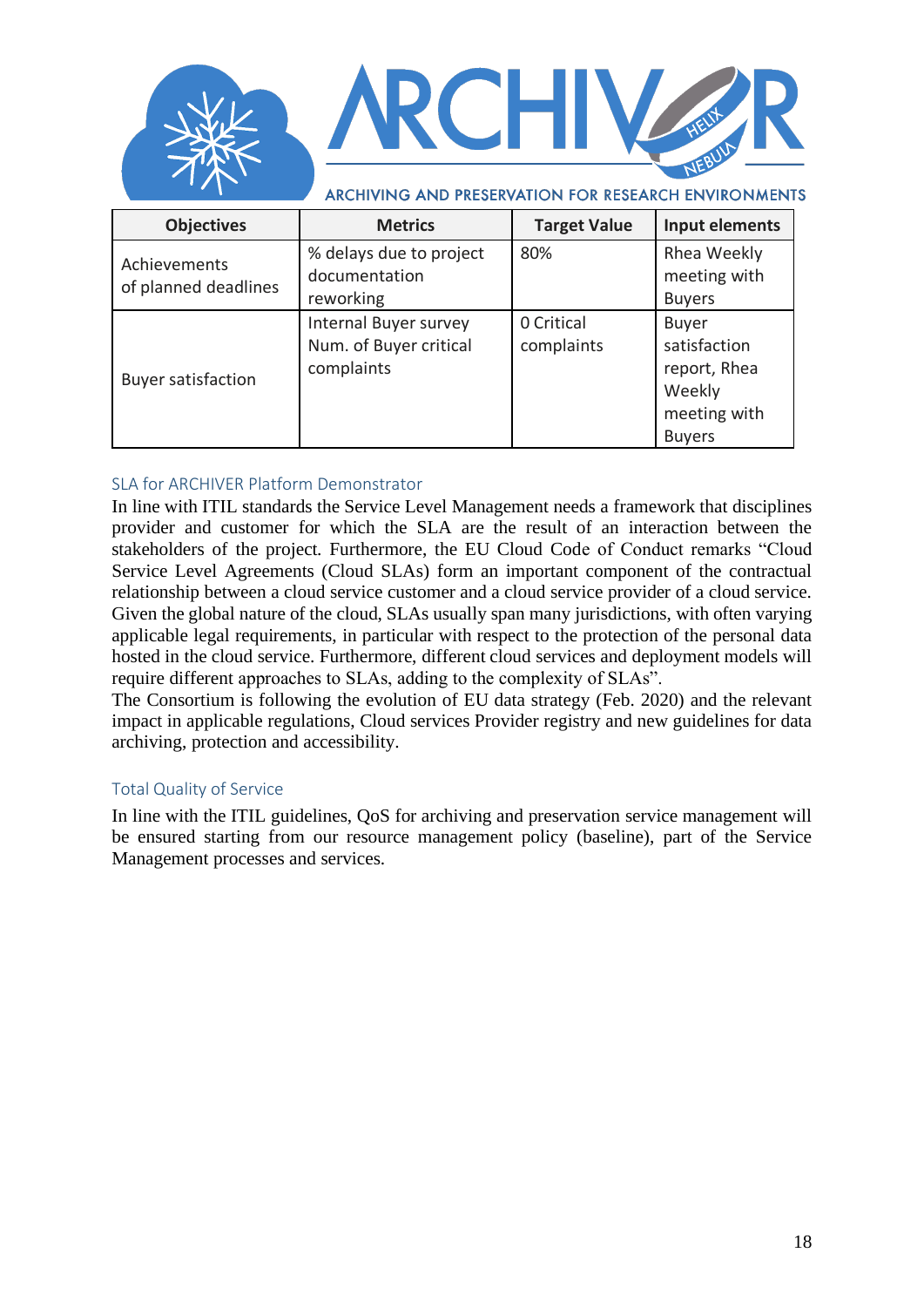

*Figure 5 - Total Quality of Service approach*

#### <span id="page-18-0"></span>**Commercialisation Plan**

*This paragraph contains the steps that will be taken to prepare for commercialization of the solution after the PCP*.

Results of R&D activities will enhance and innovate the foundation to bring a viable service on the Early Adopters' market. Commercial approach and service portfolio will be extended to support the exploitation of the results and the commercialization of the existing Managed Cloud service. The Commercialisation formula might include:

- Pay-as-you go
- Bulk subscription
- Optional managed services (data management, based on performance, data volume and transfer, as well as container management, based on number of underlying cloud resources).

To fulfil the needs of the ARCHIVER's target markets subject to different regulatory constraints (Research centres, and other potential clients), the commercialisation approach will provide the possibility of configuring different service combinations in a flexible and attractive way. This will include the continuous engagement of target markets to collect and enrich new requirements, to contribute on the tests of new services under development and to promote usage of new services in disciplines with ad-hoc ARCHIVER's communication initiatives.